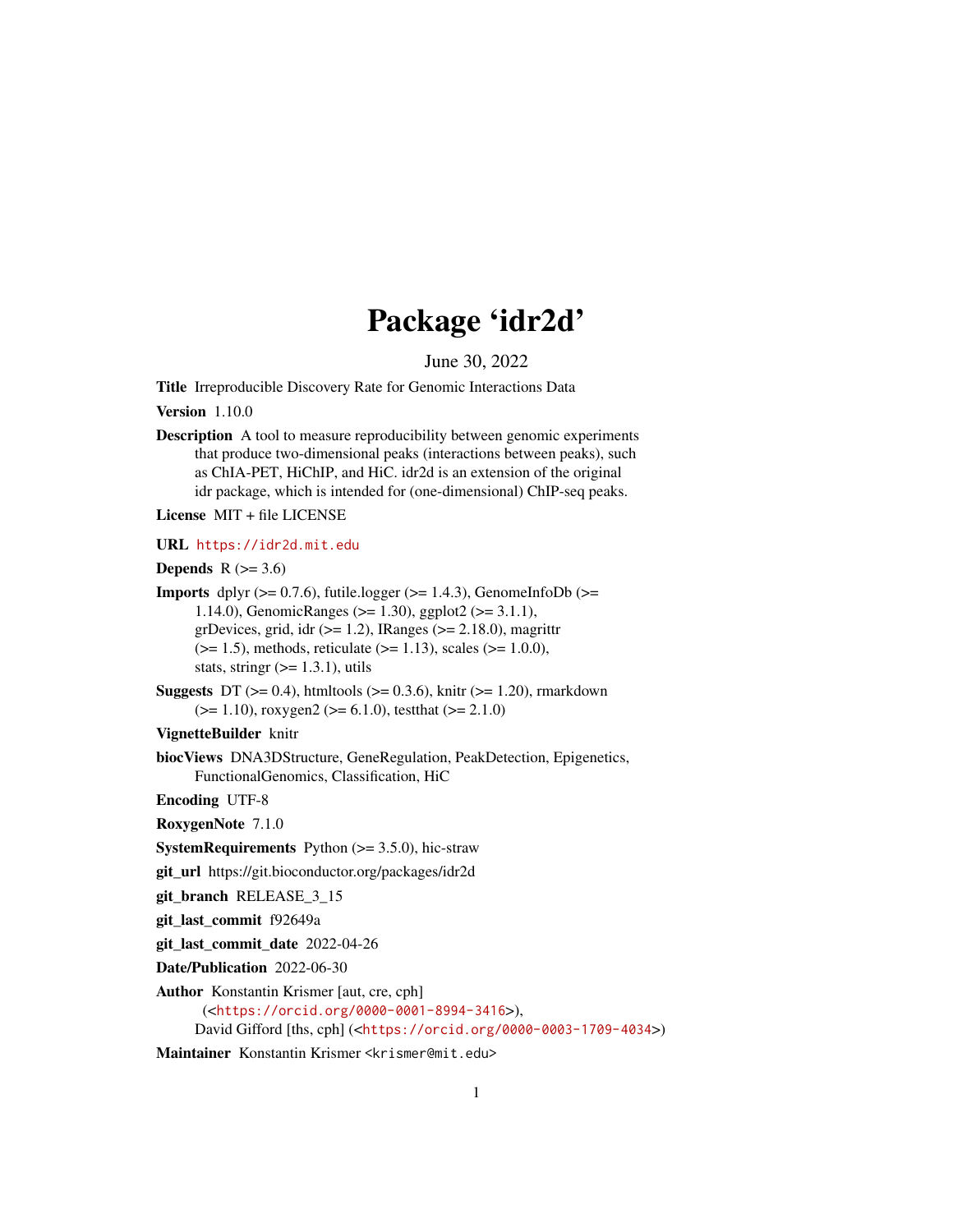# <span id="page-1-0"></span>R topics documented:

|       |                                                                                                                                       | $\overline{2}$ |
|-------|---------------------------------------------------------------------------------------------------------------------------------------|----------------|
|       |                                                                                                                                       | $\overline{3}$ |
|       |                                                                                                                                       | 5              |
|       |                                                                                                                                       | -6             |
|       |                                                                                                                                       | 8              |
|       |                                                                                                                                       | -8             |
|       | determine_anchor_overlap $\dots \dots \dots \dots \dots \dots \dots \dots \dots \dots \dots \dots \dots \dots$                        | $\overline{9}$ |
|       |                                                                                                                                       |                |
|       |                                                                                                                                       |                |
|       |                                                                                                                                       |                |
|       | $draw\_value\_idr\_scatterplot \dots \dots \dots \dots \dots \dots \dots \dots \dots \dots \dots \dots \dots \dots \dots \dots \dots$ |                |
|       |                                                                                                                                       |                |
|       |                                                                                                                                       |                |
|       |                                                                                                                                       |                |
|       |                                                                                                                                       |                |
|       |                                                                                                                                       |                |
|       |                                                                                                                                       |                |
|       |                                                                                                                                       |                |
|       |                                                                                                                                       |                |
|       |                                                                                                                                       |                |
|       |                                                                                                                                       |                |
|       |                                                                                                                                       |                |
|       |                                                                                                                                       |                |
|       |                                                                                                                                       |                |
|       |                                                                                                                                       |                |
|       |                                                                                                                                       |                |
| Index |                                                                                                                                       | 38             |
|       |                                                                                                                                       |                |

calculate\_midpoint\_distance1d

*Distance between Midpoints of two Peaks*

# Description

Calculates the distance in nucleotides between the midpoints of two peaks.

Note: peaks must be on the same chromosome; start coordinate is always less than end coordinate

# Usage

calculate\_midpoint\_distance1d(peak1\_start, peak1\_end, peak2\_start, peak2\_end)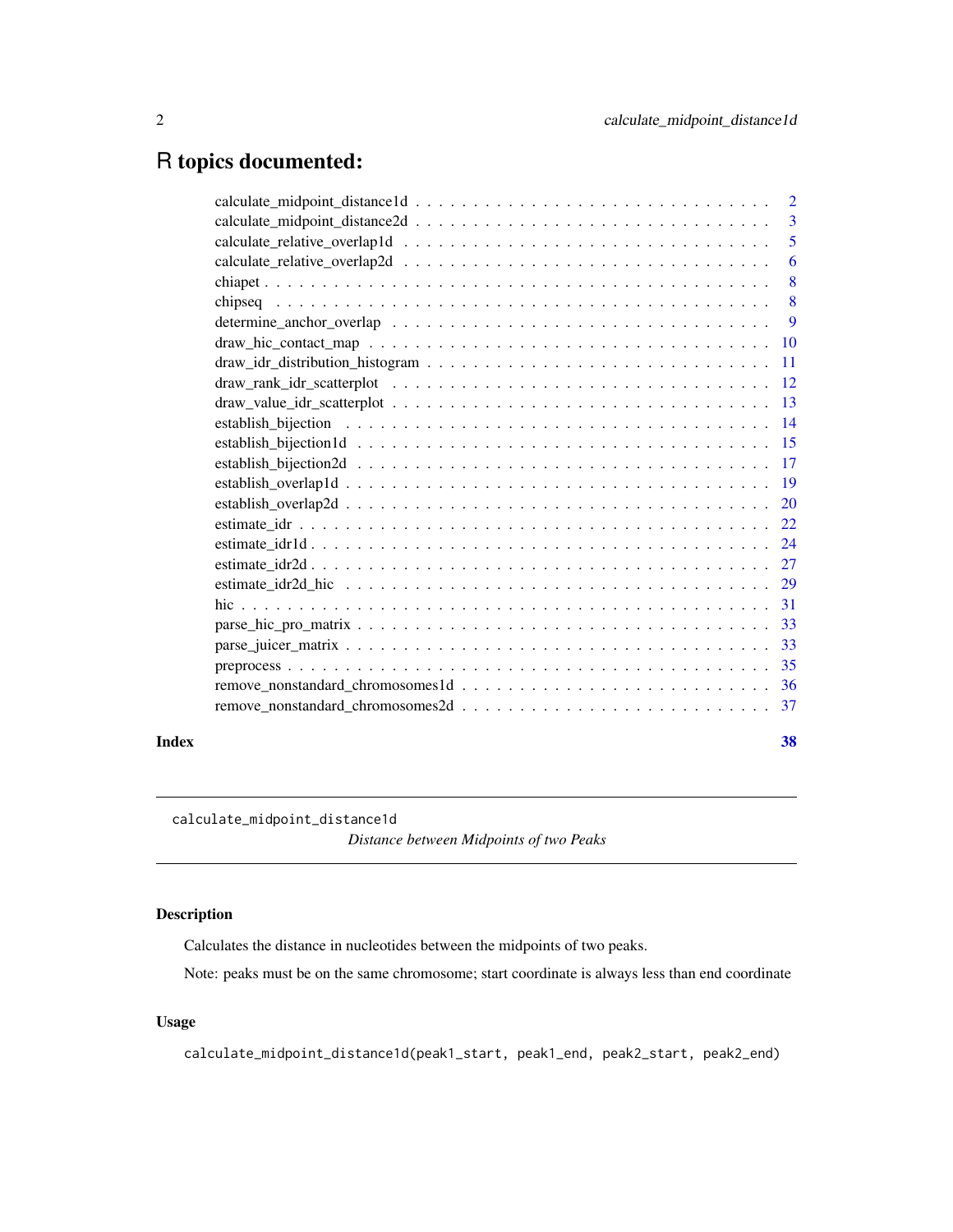#### <span id="page-2-0"></span>**Arguments**

| peak1_start | integer vector; genomic start coordinate(s) of peak in replicate 1 |
|-------------|--------------------------------------------------------------------|
| peak1_end   | integer vector; genomic end coordinate(s) of peak in replicate 1   |
| peak2_start | integer vector; genomic start coordinate(s) of peak in replicate 2 |
| peak2_end   | integer vector; genomic end coordinate(s) of peak in replicate 2   |

#### Value

positive integer vector; distances between peak pairs

#### Examples

```
# identical, zero distance
calculate_midpoint_distance1d(100, 120,
                          100, 120)
# centered, zero distance
calculate_midpoint_distance1d(100, 120,
                          90, 130)
# off by 10 per anchor
calculate_midpoint_distance1d(100, 120,
                         110, 130)
# vectorized example
calculate_midpoint_distance1d(c(100, 100, 100),
                          c(120, 120, 120),
                          c(100, 90, 110),
                          c(120, 130, 130))
```
calculate\_midpoint\_distance2d

*Distance between Anchor Midpoints of two Interactions*

#### Description

Calculates the distance in nucleotides between the anchor midpoints of two interactions, which is the sum of the distance between midpoints of anchor A in interaction 1 and anchor A in interaction 2, and the distance between midpoints of anchor B in interaction 1 and anchor B in interaction 2.

Note: all anchors must be on the same chromosome; start coordinate is always less than end coordinate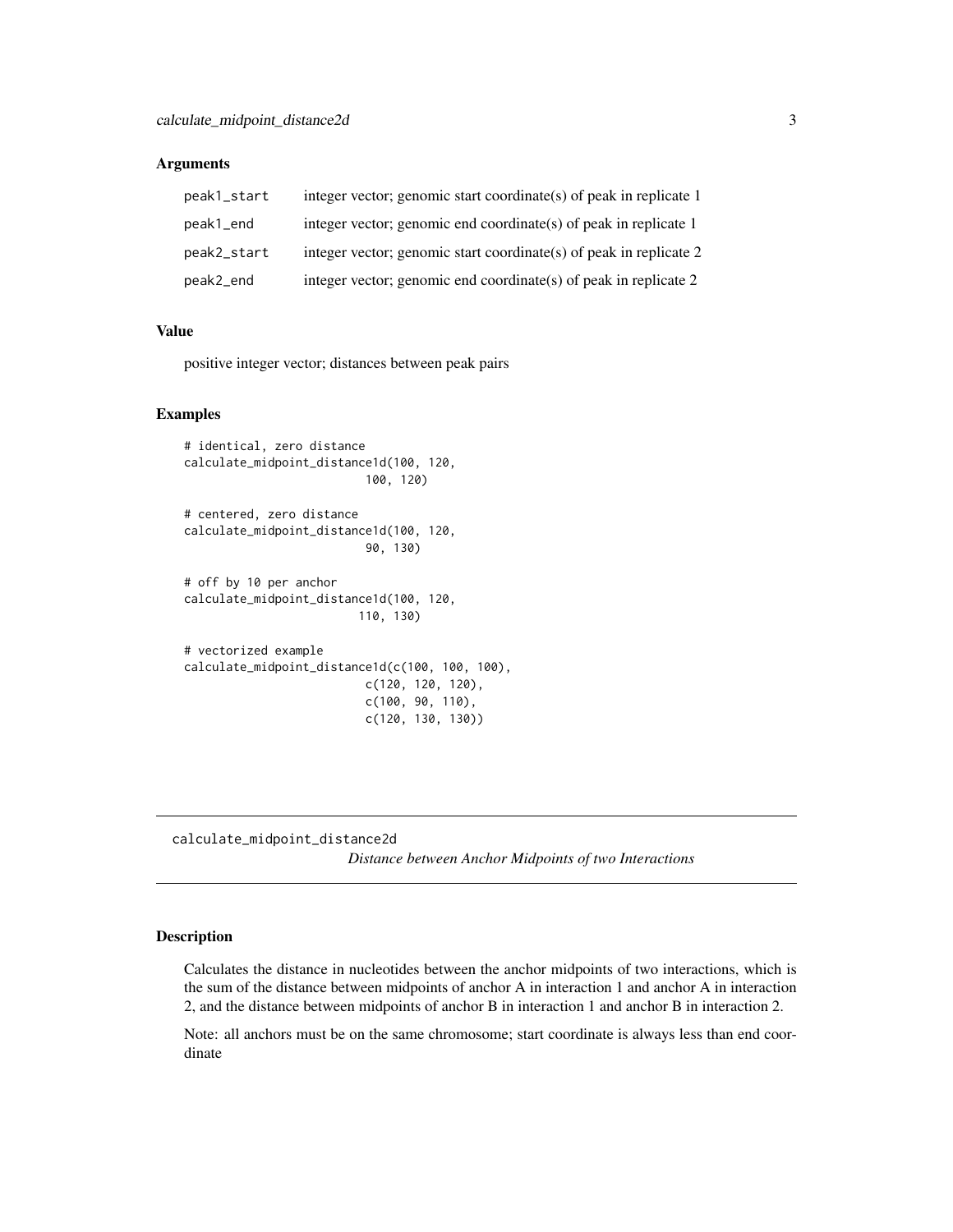#### Usage

```
calculate_midpoint_distance2d(
  int1_anchor_a_start,
  int1_anchor_a_end,
  int1_anchor_b_start,
  int1_anchor_b_end,
  int2_anchor_a_start,
  int2_anchor_a_end,
  int2_anchor_b_start,
  int2_anchor_b_end
```
 $\lambda$ 

#### **Arguments**

int1\_anchor\_a\_start integer vector; genomic start coordinate(s) of anchor A in replicate 1 interaction int1\_anchor\_a\_end integer vector; genomic end coordinate(s) of anchor A in replicate 1 interaction int1\_anchor\_b\_start integer vector; genomic start coordinate(s) of anchor B in replicate 1 interaction int1\_anchor\_b\_end integer vector; genomic end coordinate(s) of anchor B in replicate 1 interaction int2\_anchor\_a\_start integer vector; genomic start coordinate(s) of anchor A in replicate 2 interaction int2\_anchor\_a\_end integer vector; genomic end coordinate(s) of anchor A in replicate 2 interaction int2\_anchor\_b\_start integer vector; genomic start coordinate(s) of anchor B in replicate 2 interaction int2\_anchor\_b\_end integer vector; genomic end coordinate(s) of anchor B in replicate 2 interaction

#### Value

positive integer vector; distances between interaction pairs

# Examples

| # identical, zero distance                        |  |
|---------------------------------------------------|--|
| calculate_midpoint_distance2d(100, 120, 240, 260, |  |
| 100, 120, 240, 260)                               |  |
| # centered, zero distance                         |  |
| calculate_midpoint_distance2d(100, 120, 240, 260, |  |
| 90, 130, 230, 270)                                |  |
| # off by 10 per anchor                            |  |
| calculate_midpoint_distance2d(100, 120, 240, 250, |  |
| 110, 130, 230, 240)                               |  |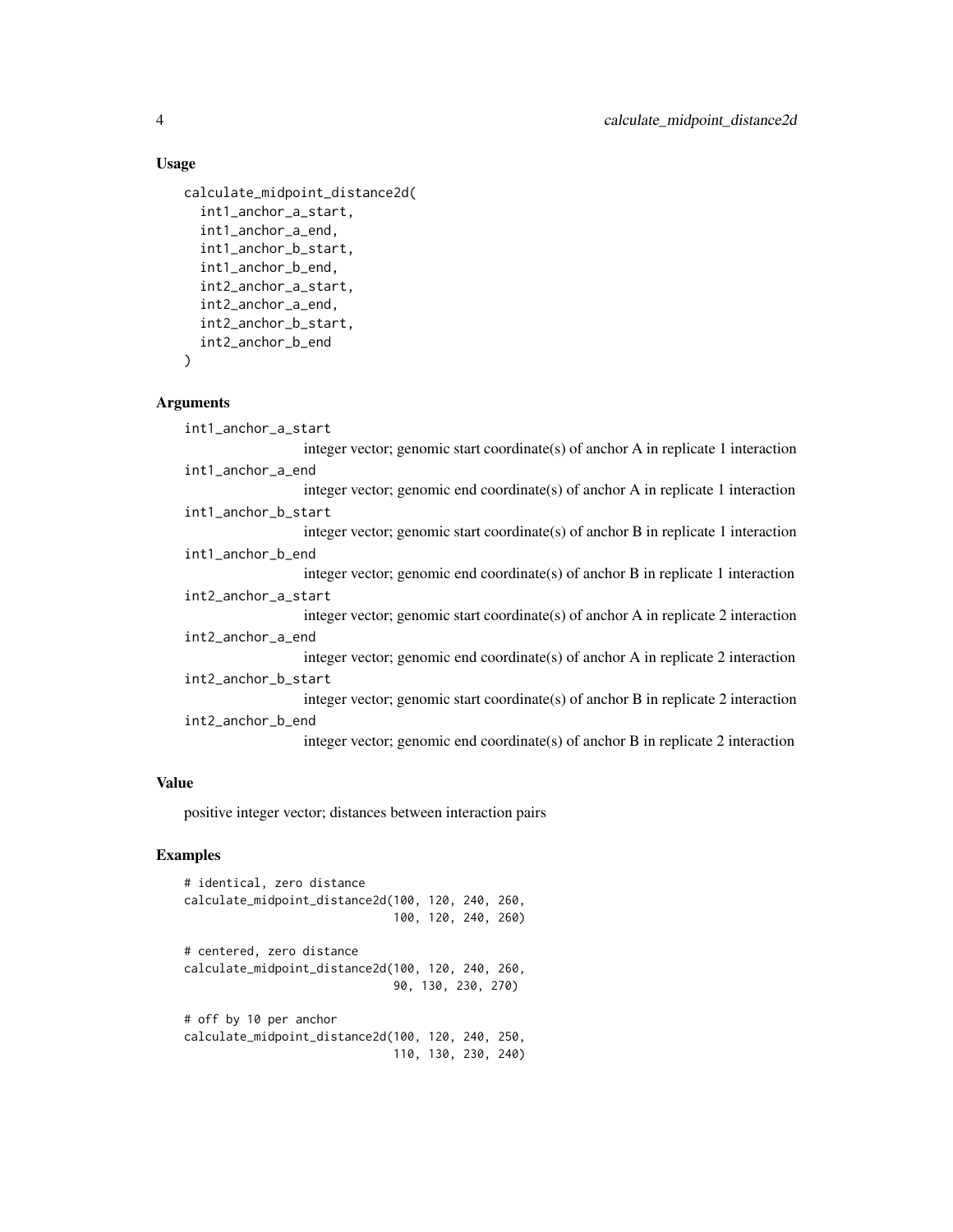<span id="page-4-0"></span>

| # off by 10 (anchor B only)<br>calculate_midpoint_distance2d(100, 120, 240, 250, |                           |  |  |
|----------------------------------------------------------------------------------|---------------------------|--|--|
|                                                                                  | 90, 130, 250, 260)        |  |  |
| # vectorized example                                                             |                           |  |  |
| calculate_midpoint_distance2d(c(100, 100, 100, 100),                             |                           |  |  |
|                                                                                  | $c(120, 120, 120, 120)$ , |  |  |
|                                                                                  | $c(240, 240, 240, 240)$ , |  |  |
|                                                                                  | $c(260, 260, 250, 250)$ , |  |  |
|                                                                                  | c(100, 90, 110, 90),      |  |  |
|                                                                                  | $c(120, 130, 130, 130)$ , |  |  |
|                                                                                  | $c(240, 230, 230, 250)$ , |  |  |
|                                                                                  | c(260, 270, 240, 260))    |  |  |

calculate\_relative\_overlap1d *Relative Anchor Overlap of two Peaks*

#### Description

Calculates the overlap between anchor A of interaction 1 and anchor A of interaction 2, as well as anchor B of interaction 1 and anchor B of interaction 2. The overlap (in nucleotides) is then normalized by the length of the anchors.

#### Usage

```
calculate_relative_overlap1d(peak1_start, peak1_end, peak2_start, peak2_end)
```
# Arguments

| peak1_start | integer vector; genomic start coordinate(s) of peak in replicate 1 |
|-------------|--------------------------------------------------------------------|
| peak1_end   | integer vector; genomic end coordinate(s) of peak in replicate 1   |
| peak2_start | integer vector; genomic start coordinate(s) of peak in replicate 2 |
| peak2_end   | integer vector; genomic end coordinate(s) of peak in replicate $2$ |

#### Value

numeric vector; relative overlaps between peak pairs

# Examples

```
# 100% overlap
calculate_relative_overlap1d(100, 120,
                         100, 120)
```
# 50% overlap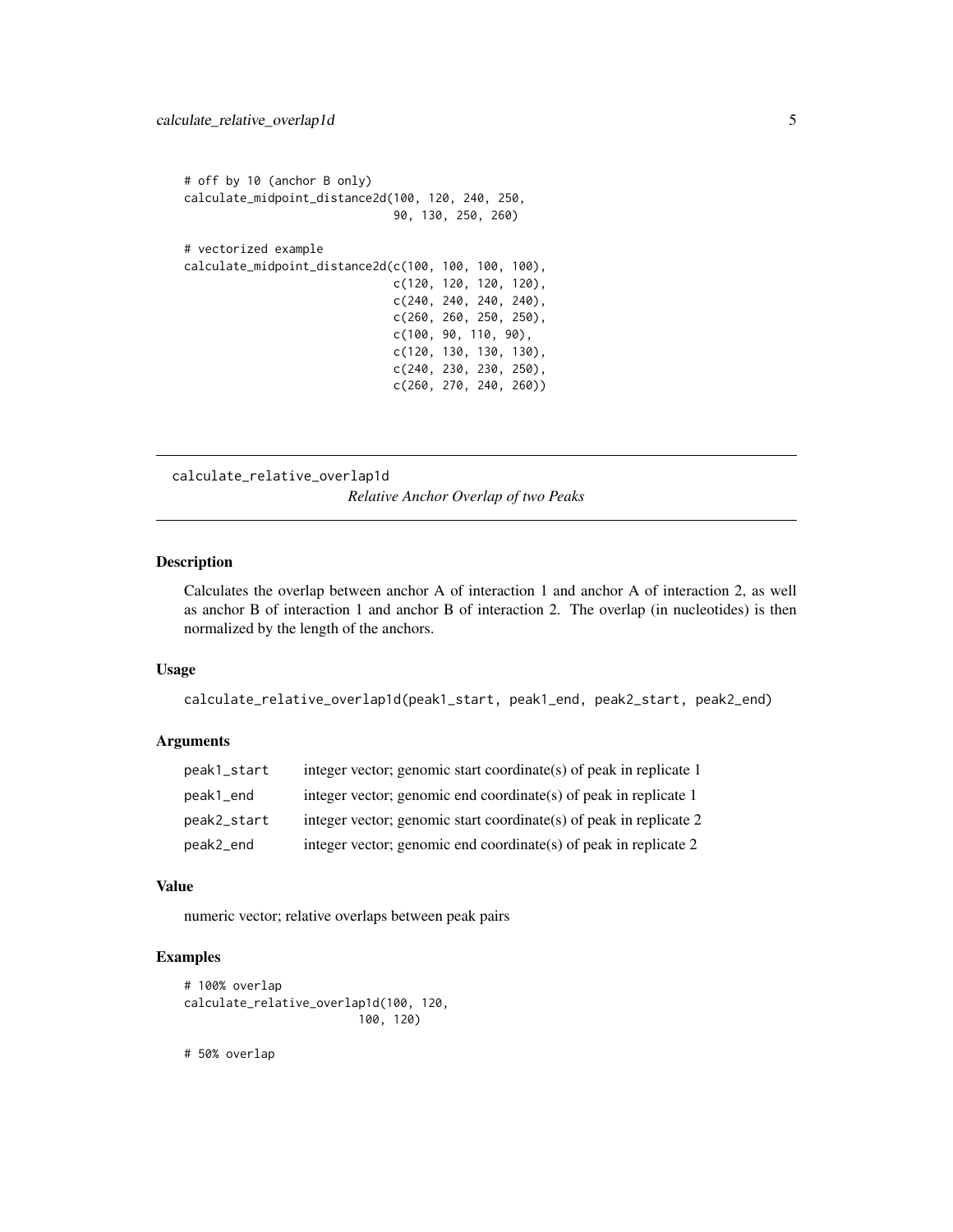```
calculate_relative_overlap1d(100, 120,
                         100, 110)
# negative overlap
calculate_relative_overlap1d(100, 120,
                         130, 140)
# larger negative overlap
calculate_relative_overlap1d(100, 120,
                         200, 220)
# vectorized example
calculate_relative_overlap1d(c(100, 100, 100, 100),
                         c(120, 120, 120, 120),
                         c(100, 100, 130, 200),
                         c(120, 110, 140, 220))
```
calculate\_relative\_overlap2d

*Relative Anchor Overlap of two Interactions*

# Description

Calculates the overlap between anchor A of interaction 1 and anchor A of interaction 2, as well as anchor B of interaction 1 and anchor B of interaction 2. The overlap (in nucleotides) is then normalized by the length of the anchors.

Note: anchors A and B of the same interaction have to be on the same chromosome; start coordinate is always less than end coordinate

#### Usage

```
calculate_relative_overlap2d(
  int1_anchor_a_start,
  int1_anchor_a_end,
  int1_anchor_b_start,
  int1_anchor_b_end,
  int2_anchor_a_start,
  int2_anchor_a_end,
  int2_anchor_b_start,
  int2_anchor_b_end
)
```

```
Arguments
```

```
int1_anchor_a_start
```
integer vector; genomic start coordinate(s) of anchor A in replicate 1 interaction int1\_anchor\_a\_end

integer vector; genomic end coordinate(s) of anchor A in replicate 1 interaction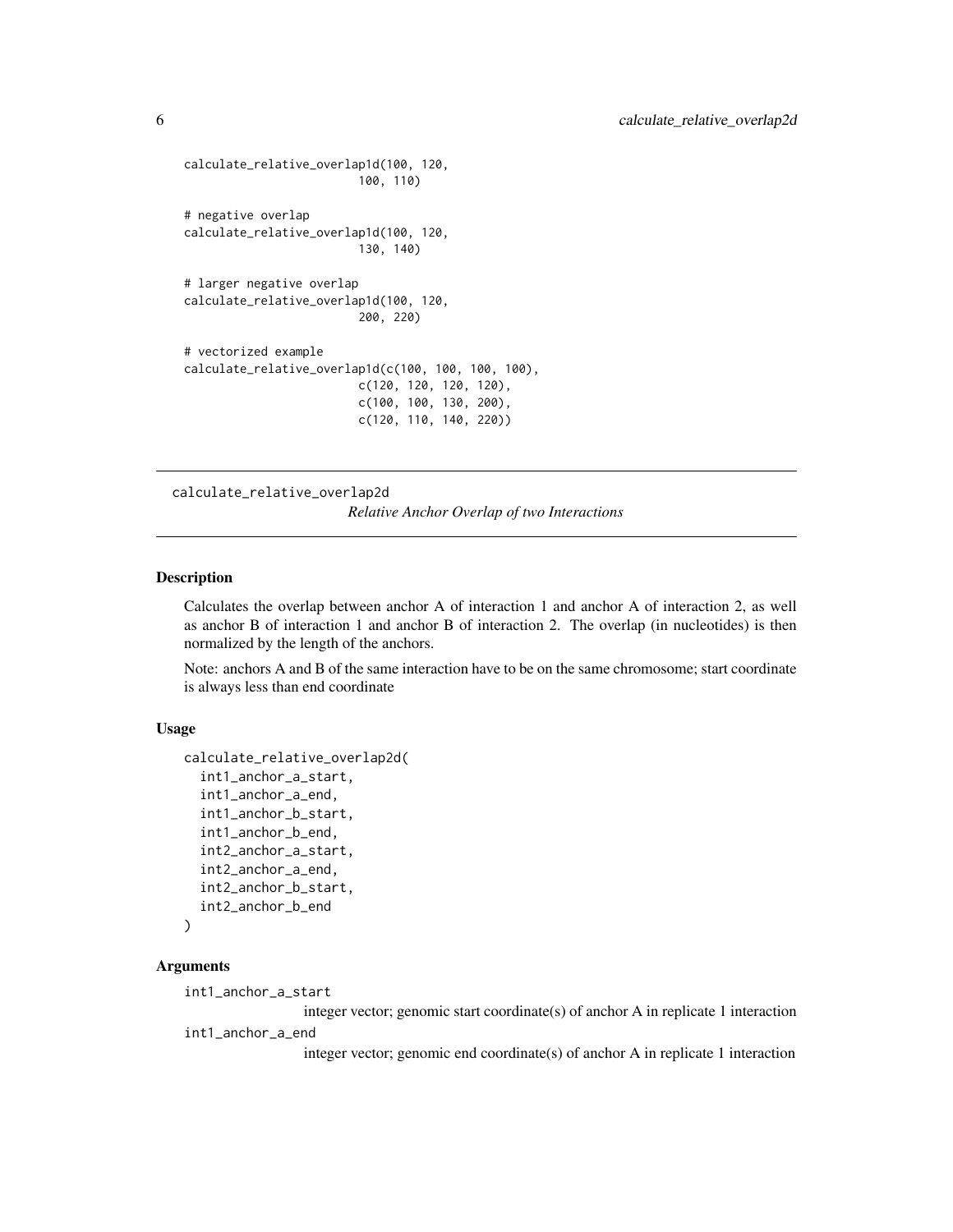| int1_anchor_b_start                                                                  |
|--------------------------------------------------------------------------------------|
| integer vector; genomic start coordinate(s) of anchor $B$ in replicate 1 interaction |
| int1_anchor_b_end                                                                    |
| integer vector; genomic end coordinate(s) of anchor B in replicate 1 interaction     |
| int2_anchor_a_start                                                                  |
| integer vector; genomic start coordinate(s) of anchor A in replicate 2 interaction   |
| int2_anchor_a_end                                                                    |
| integer vector; genomic end coordinate(s) of anchor A in replicate 2 interaction     |
| int2_anchor_b_start                                                                  |
| integer vector; genomic start coordinate(s) of anchor $B$ in replicate 2 interaction |
| int2_anchor_b_end                                                                    |
| integer vector; genomic end coordinate(s) of anchor B in replicate 2 interaction     |

# Value

numeric vector; relative overlaps between interaction pairs

# Examples

| # 100% overlap                                      |                           |
|-----------------------------------------------------|---------------------------|
| calculate_relative_overlap2d(100, 120, 240, 260,    |                           |
|                                                     | 100, 120, 240, 260)       |
|                                                     |                           |
| # 50% overlap                                       |                           |
| calculate_relative_overlap2d(100, 120, 240, 250,    |                           |
|                                                     | 100, 110, 240, 260)       |
|                                                     |                           |
| # negative overlap                                  |                           |
| calculate_relative_overlap2d(100, 120, 240, 250,    |                           |
|                                                     | 130, 140, 260, 280)       |
|                                                     |                           |
| # larger negative overlap                           |                           |
| calculate_relative_overlap2d(100, 120, 240, 250,    |                           |
|                                                     | 200, 220, 340, 350)       |
|                                                     |                           |
| # vectorized example                                |                           |
| calculate_relative_overlap2d(c(100, 100, 100, 100), |                           |
|                                                     | $c(120, 120, 120, 120)$ , |
|                                                     | $c(240, 240, 240, 240)$ , |
|                                                     | $c(260, 250, 250, 250)$ , |
|                                                     | $c(100, 100, 130, 200)$ , |
|                                                     | $c(120, 110, 140, 220)$ , |
|                                                     | $c(240, 240, 260, 340)$ , |
|                                                     | c(260, 260, 280, 350))    |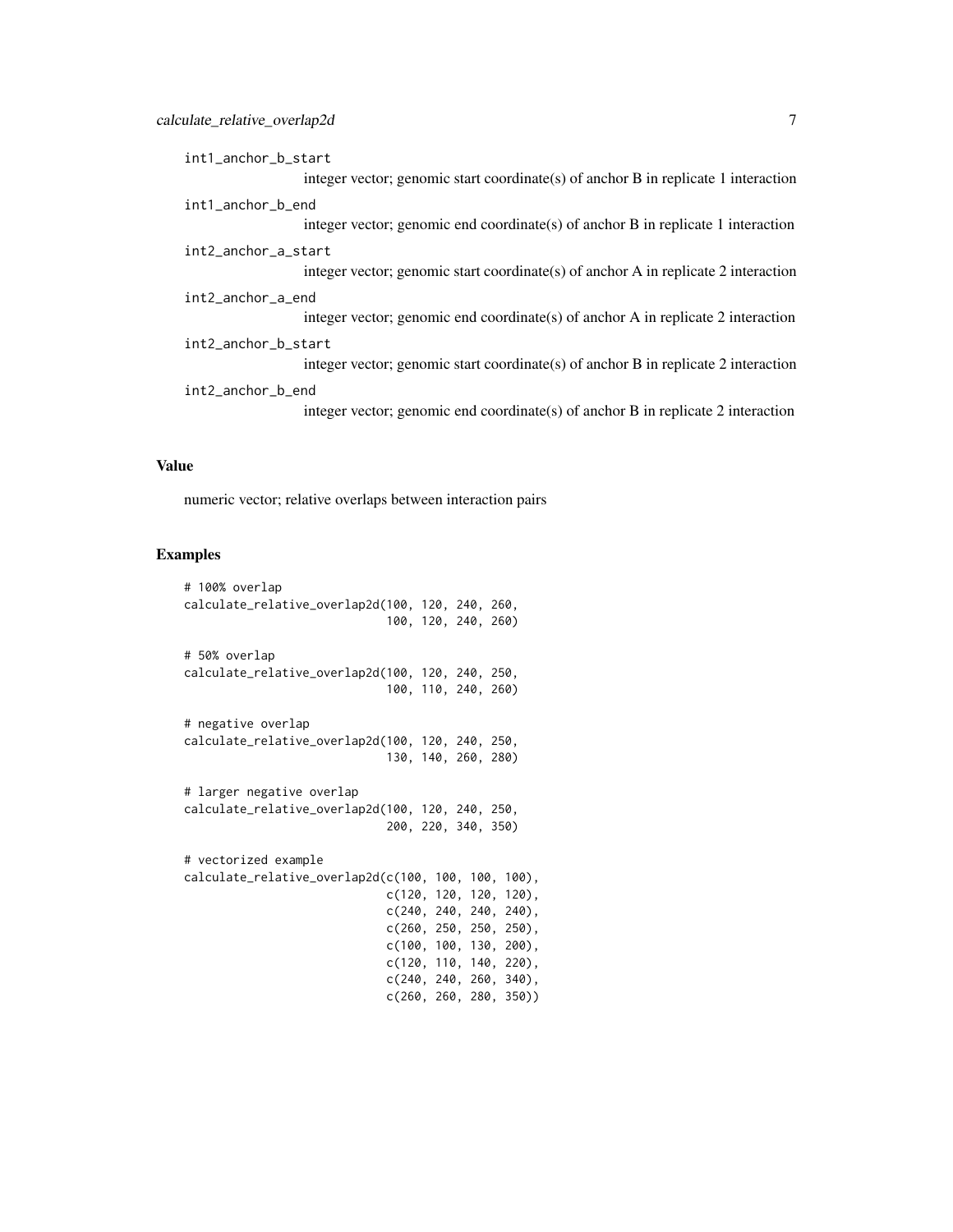# <span id="page-7-0"></span>Description

This object contains genomic interactions on chromosomes 1 to 5, which could be the results of Hi-C or ChIA-PET experiments, done in duplicates.

#### Usage

chiapet

# Format

A list with two components, the data frames rep1\_df and rep2\_df, which have the following seven columns:

| column 1: $chr-a$    | character; genomic location of anchor A - chromosome (e.g., "chr3") |
|----------------------|---------------------------------------------------------------------|
| column 2: $start_a$  | integer; genomic location of anchor A - start coordinate            |
| column $3:$ end $a$  | integer; genomic location of anchor A - end coordinate              |
| column 4: $chr b$    | character; genomic location of anchor B - chromosome (e.g., "chr3") |
| column $5:$ start_b  | integer; genomic location of anchor B - start coordinate            |
| column $6:$ end $\&$ | integer; genomic location of anchor B - end coordinate              |
| column 7: fdr        | numeric; False Discovery Rate - significance of interaction         |
|                      |                                                                     |

|  | chipseq |  |
|--|---------|--|
|  |         |  |

chipseq *Example Genomic Peak Data Set*

#### Description

This object contains genomic peaks from two replicate ChIP-seq experiments.

#### Usage

chipseq

#### Format

A list with two components, the data frames rep1\_df and rep2\_df, which have the following four columns:

| column 1: chr | character; genomic location of peak - chromosome (e.g., "chr3")      |
|---------------|----------------------------------------------------------------------|
|               | column 2: start integer; genomic location of peak - start coordinate |
| column 3: end | integer; genomic location of peak - end coordinate                   |
|               | column 4: value numeric; heuristic used to rank the peaks            |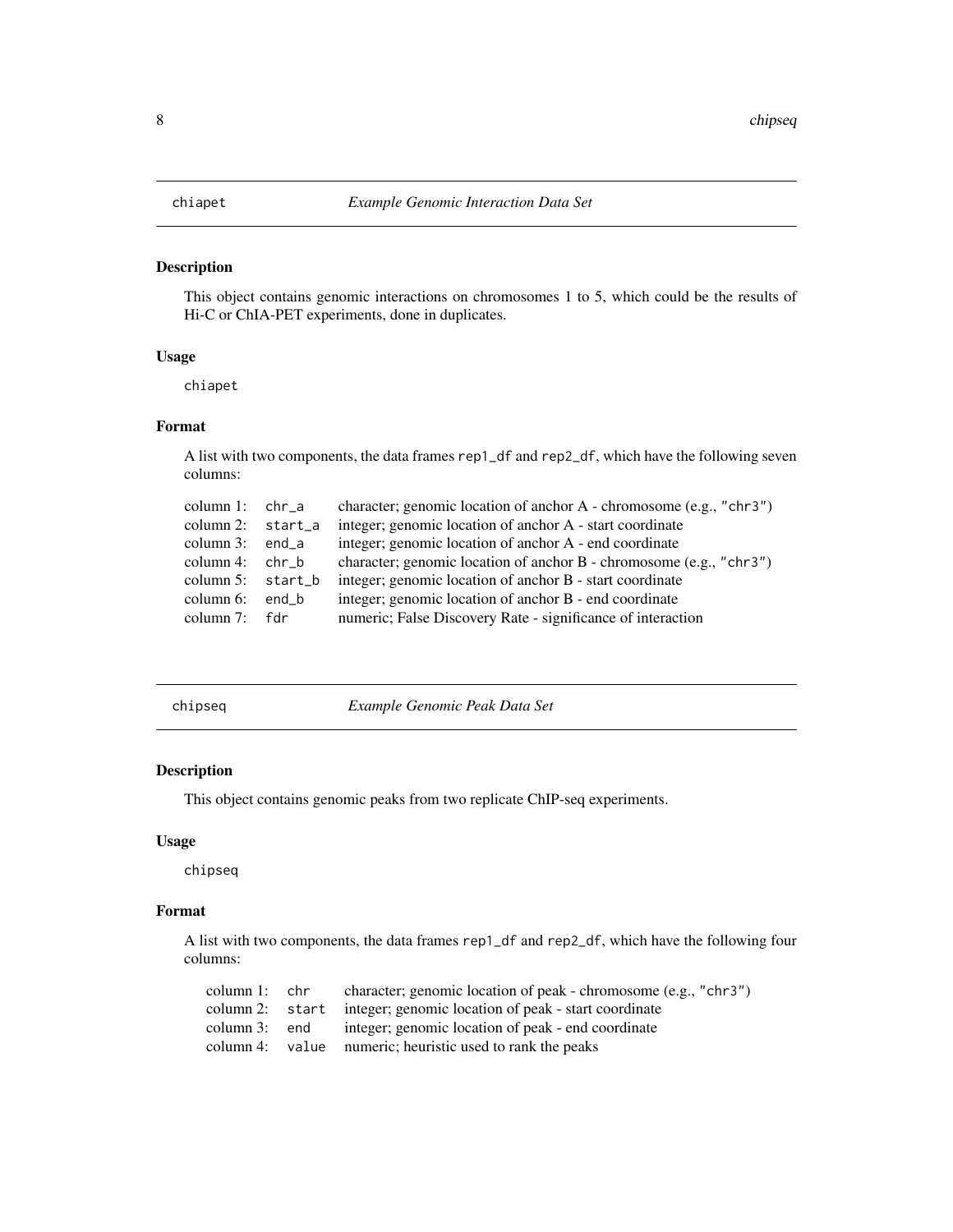<span id="page-8-0"></span>determine\_anchor\_overlap

*Identifies Overlapping Anchors*

#### Description

Identifies all overlapping anchor pairs (m:n mapping).

# Usage

```
determine_anchor_overlap(rep1_anchor, rep2_anchor, max_gap = -1L)
```
# Arguments

| rep1_anchor                                                          |                     | data frame with the following columns:                                                                                                                                                                                           |  |  |
|----------------------------------------------------------------------|---------------------|----------------------------------------------------------------------------------------------------------------------------------------------------------------------------------------------------------------------------------|--|--|
| column $1$ :<br>chr.<br>column $2$ :<br>start<br>column $3$ :<br>end |                     | character; genomic location of anchor in replicate 1 - chromosome (e.g., "chr3")<br>integer; genomic location of anchor in replicate 1 - start coordinate<br>integer; genomic location of anchor in replicate 1 - end coordinate |  |  |
| rep2_anchor                                                          |                     | data frame with the following columns:                                                                                                                                                                                           |  |  |
| column $1$ :<br>column $2$ :<br>column 3:                            | chr<br>start<br>end | character; genomic location of anchor in replicate 2 - chromosome (e.g., "chr3")<br>integer; genomic location of anchor in replicate 2 - start coordinate<br>integer; genomic location of anchor in replicate 2 - end coordinate |  |  |
| $max_{\text{gap}}$                                                   |                     | integer; maximum gap in nucleotides allowed between two anchors for them to<br>be considered as overlapping (defaults to -1, i.e., overlapping anchors)                                                                          |  |  |

# Value

A data frame containing overlapping anchor pairs with the following columns:

column 1: rep1\_idx anchor index in data frame rep1\_anchor column 2: rep2\_idx anchor index in data frame rep2\_anchor

# Examples

```
rep1_df <- idr2d:::chiapet$rep1_df
rep2_df <- idr2d:::chiapet$rep2_df
rep1_anchor_a <- data.frame(chr = rep1_df[, 1],
                            start = rep1_dff, 2],
                            end = rep1_dff[, 3]rep2_anchor_a <- data.frame(chr = rep2_df[, 1],
                            start = rep2_dff, 2],
                            end = rep2_dff[, 3]
```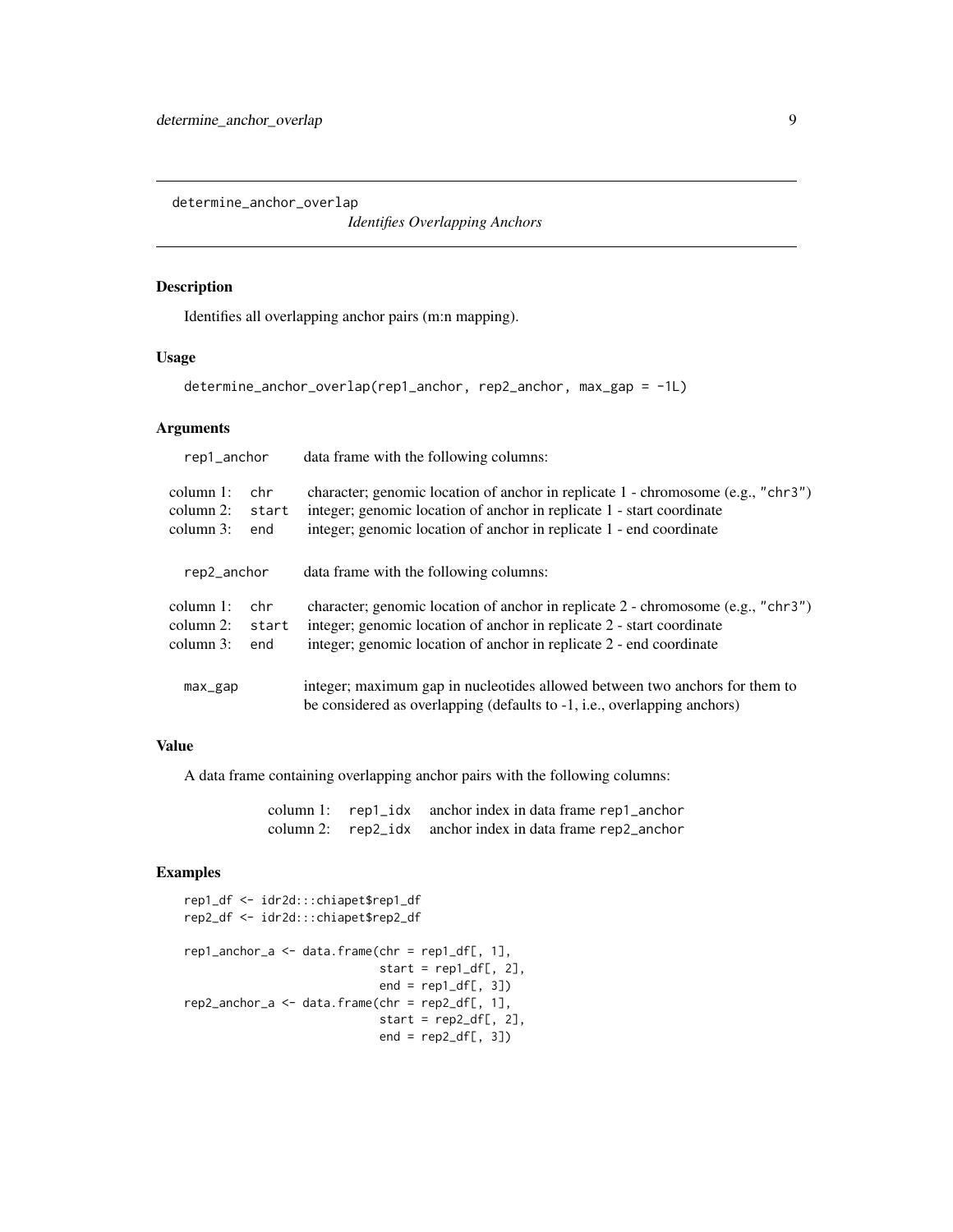anchor\_a\_overlap <- determine\_anchor\_overlap(rep1\_anchor\_a, rep2\_anchor\_a)

draw\_hic\_contact\_map *Create Hi-C contact map*

# Description

Creates Hi-C contact maps to visualize the results of [estimate\\_idr2d\\_hic](#page-28-1).

# Usage

```
draw_hic_contact_map(
  df,
  idr_cutoff = NULL,
 chromosome = NULL,
  start_coordinate = NULL,
 end_coordinate = NULL,
  title = NULL,
  values_normalized = FALSE,
 log_values = TRUE
)
```
# Arguments

df output of [estimate\\_idr2d\\_hic](#page-28-1), a data frame with the following columns:

| column 1:                | interaction |       | character; genomic location of interaction block (e.g., "chr1:204940000-204940000")                                                         |
|--------------------------|-------------|-------|---------------------------------------------------------------------------------------------------------------------------------------------|
| column 2:<br>value       |             |       | numeric; p-value, FDR, or heuristic used to rank the interactions                                                                           |
| column 3:<br>"rep_value" |             |       | numeric; value of corresponding replicate interaction                                                                                       |
| column 4:<br>"rank"      |             |       | integer; rank of the interaction, established by value column, ascending order                                                              |
| "rep_rank"<br>column 5:  |             |       | integer; rank of corresponding replicate interaction                                                                                        |
| column 6:                | "idr"       |       | integer; IDR of the block and the corresponding block in the other replicate                                                                |
| idr_cutoff               |             |       | numeric; only show blocks with IDR < idr_cutoff, shows all blocks by default                                                                |
| chromosome               |             |       | character; chromsome name or list of chromosome names to be analyzed, e.g.,                                                                 |
|                          |             |       | UCSC chromosome 1, "chr1", defaults to all chromosomes (chromosome =                                                                        |
|                          |             | NULL) |                                                                                                                                             |
| start_coordinate         |             |       |                                                                                                                                             |
|                          |             |       | integer; only show contact map window between "start_coordinate" and<br>"end_coordinate", by default shows entire chromosome                |
|                          |             |       | end_coordinate integer; only show contact map window between "start_coordinate" and<br>"end_coordinate", by default shows entire chromosome |
| title                    |             |       | character; plot title                                                                                                                       |
| values_normalized        |             |       |                                                                                                                                             |
|                          |             |       | logical; are read counts in value column raw or normalized? Defaults to FALSE                                                               |
|                          |             |       |                                                                                                                                             |

<span id="page-9-0"></span>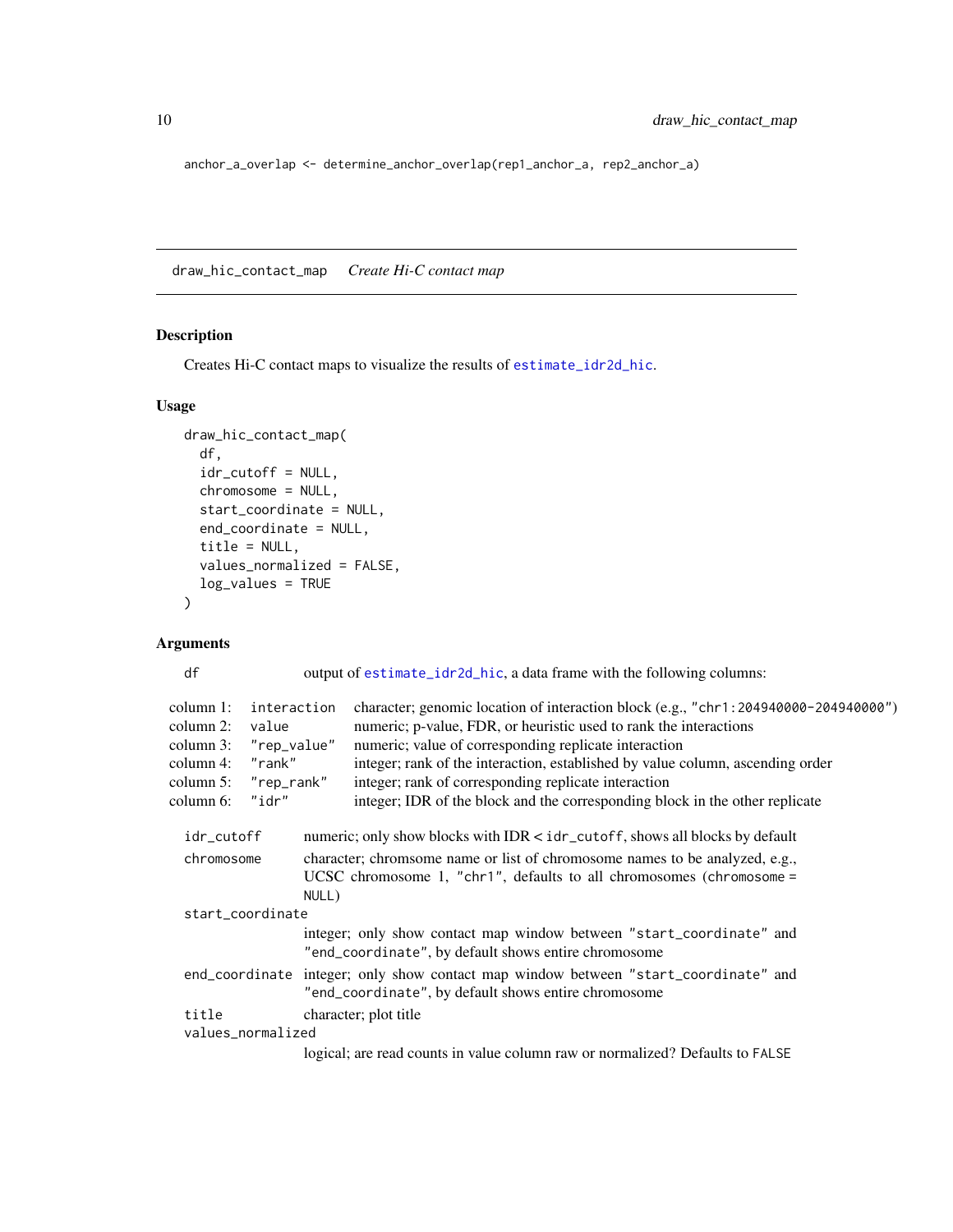<span id="page-10-0"></span>log\_values logical; log-transform value column? Defaults to TRUE

### Value

ggplot2 object; Hi-C contact map

# Examples

```
idr_results_df <- estimate_idr2d_hic(idr2d:::hic$rep1_df,
                                     idr2d:::hic$rep2_df)
draw_hic_contact_map(idr_results_df, idr_cutoff = 0.05, chromosome = "chr1")
```
draw\_idr\_distribution\_histogram

*Create histogram of IDR values*

# Description

Creates diagnostic plots to visualize the results of [estimate\\_idr](#page-21-1).

#### Usage

```
draw_idr_distribution_histogram(
  df,
  remove_na = TRUE,
  xlab = "IDR",ylab = "density",
  title = "IDR value distribution"
)
```
#### Arguments

df part of output of [estimate\\_idr](#page-21-1), a data frame with at least the following named columns:

idr IDR of the peak and the corresponding peak in the other replicate.

| remove_na | logical; should NA values be removed? |
|-----------|---------------------------------------|
| xlab      | character; x axis label               |
| ylab      | character; y axis label               |
| title     | character; plot title                 |

#### Value

ggplot2 object; IDR distribution histogram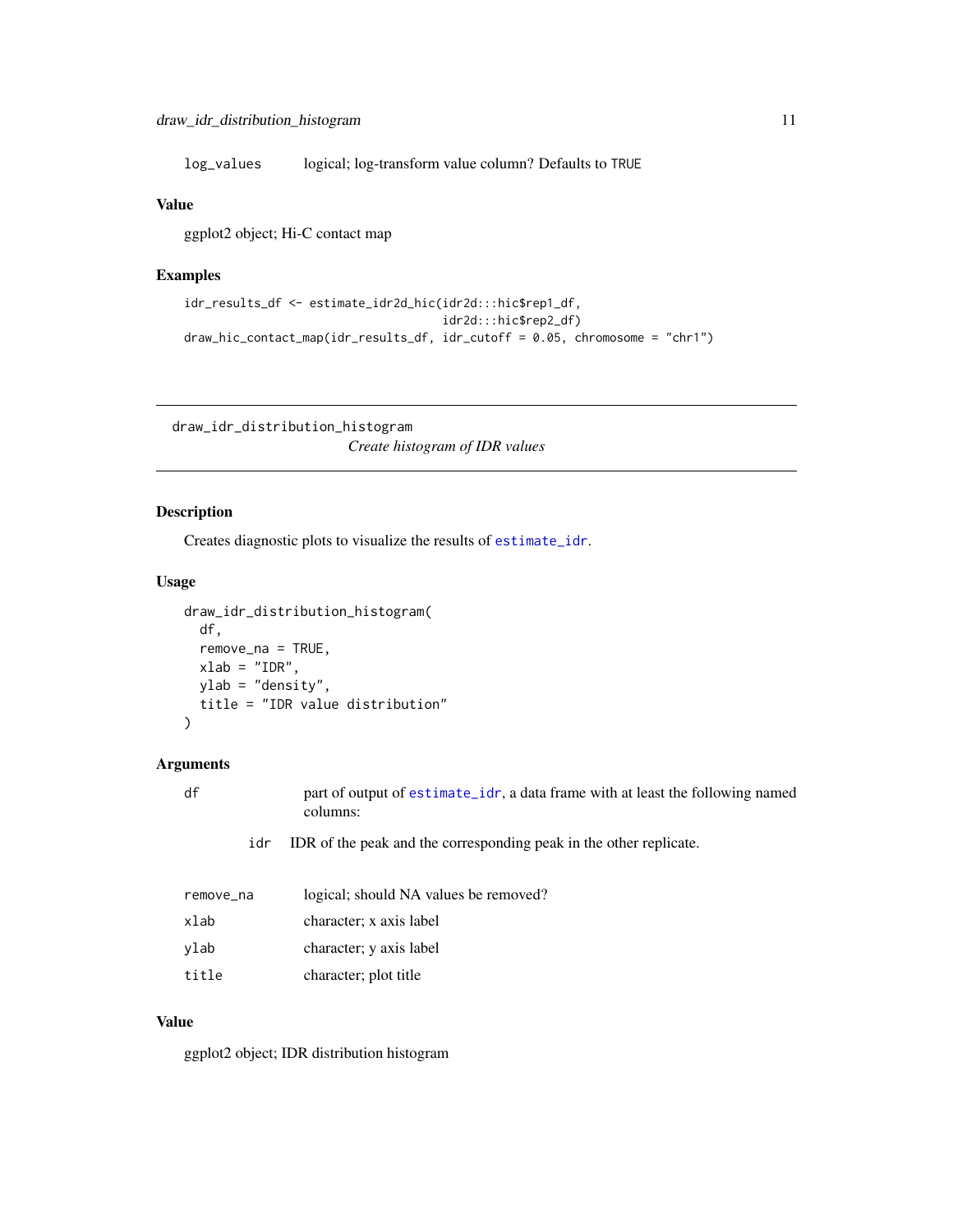# Examples

```
idr_results <- estimate_idr1d(idr2d:::chipseq$rep1_df,
                             idr2d:::chipseq$rep2_df,
                             value_transformation = "log")
draw_idr_distribution_histogram(idr_results$rep1_df)
```
draw\_rank\_idr\_scatterplot

*Create scatterplot of IDR values*

# Description

Creates diagnostic plots to visualize the results of [estimate\\_idr](#page-21-1).

# Usage

```
draw_rank_idr_scatterplot(
 df,
  remove_na = TRUE,
 xlab = "rank in replicate 1",
 ylab = "rank in replicate 2",
 log_idr = FALSE,title = "rank - IDR dependence",
  color_gradient = c("rainbow", "default"),
 alpha = 1,
 max_points_shown = 2500
)
```
# Arguments

| df                      | part of output of estimate_idr, a data frame with at least the following named<br>columns:                                                                                                      |  |  |
|-------------------------|-------------------------------------------------------------------------------------------------------------------------------------------------------------------------------------------------|--|--|
| rank<br>rep_rank<br>idr | integer; rank of the peak, established by value column, ascending order<br>integer; rank of corresponding replicate peak.<br>IDR of the peak and the corresponding peak in the other replicate. |  |  |
| remove_na               | logical; should NA values be removed?                                                                                                                                                           |  |  |
| xlab                    | character; x axis label                                                                                                                                                                         |  |  |
| ylab                    | character; y axis label                                                                                                                                                                         |  |  |
| log_idr                 | logical; use logarithmized IDRs for colors to better distinguish highly significant<br><b>IDRs</b>                                                                                              |  |  |
| title                   | character; plot title                                                                                                                                                                           |  |  |
|                         | color_gradient character; either "rainbow" or "default"                                                                                                                                         |  |  |

<span id="page-11-0"></span>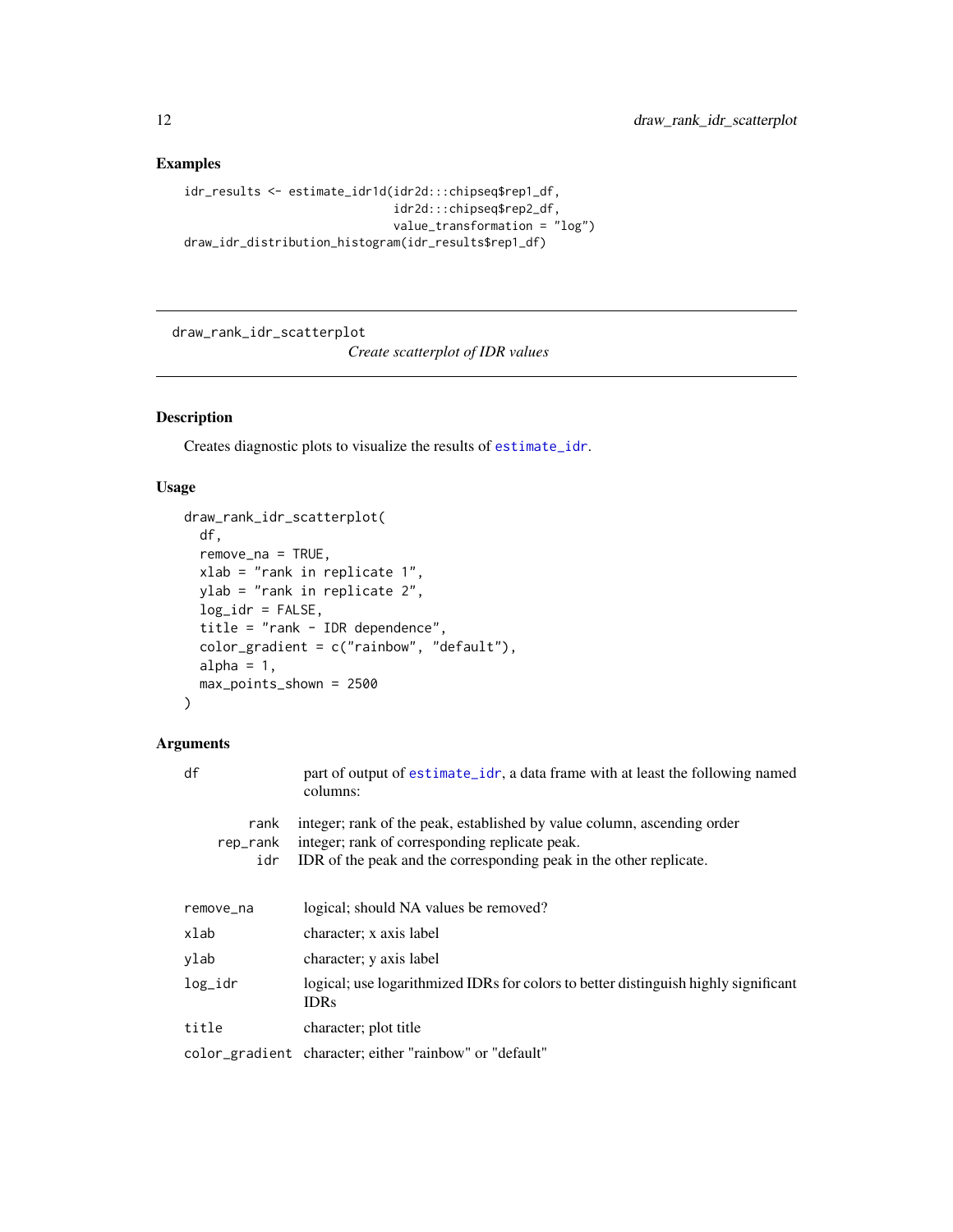<span id="page-12-0"></span>

| alpha            | numeric; transparency of dots, from 0.0 - 1.0, where 1.0 is completely opaque; |
|------------------|--------------------------------------------------------------------------------|
|                  | default is 1.0                                                                 |
| max_points_shown |                                                                                |

integer; default is 2500

#### Value

ggplot2 object; IDR rank scatterplot

# Examples

```
idr_results <- estimate_idr1d(idr2d:::chipseq$rep1_df,
                              idr2d:::chipseq$rep2_df,
                              value_transformation = "log")
draw_rank_idr_scatterplot(idr_results$rep1_df)
```
draw\_value\_idr\_scatterplot

*Create scatterplot of IDR values*

#### Description

Creates diagnostic plots to visualize the results of [estimate\\_idr](#page-21-1).

#### Usage

```
draw_value_idr_scatterplot(
 df,
 remove_na = TRUE,
 remove_outliers = TRUE,
 xlab = "transformed value in replicate 1",
 ylab = "transformed value in replicate 2",
 log_axes = FALSE,
 log_idr = FALSE,title = "value - IDR dependence",
 color_gradient = c("rainbow", "default"),
 alpha = 1,
 max_points_shown = 2500
)
```
# Arguments

| df | part of output of estimate_idr, a data frame with at least the following named<br>columns: |                                                                    |
|----|--------------------------------------------------------------------------------------------|--------------------------------------------------------------------|
|    | value                                                                                      | numeric; p-value, FDR, or heuristic used to rank the peaks         |
|    | rep_value                                                                                  | numeric; value of corresponding replicate peak                     |
|    | idr                                                                                        | IDR of the peak and the corresponding peak in the other replicate. |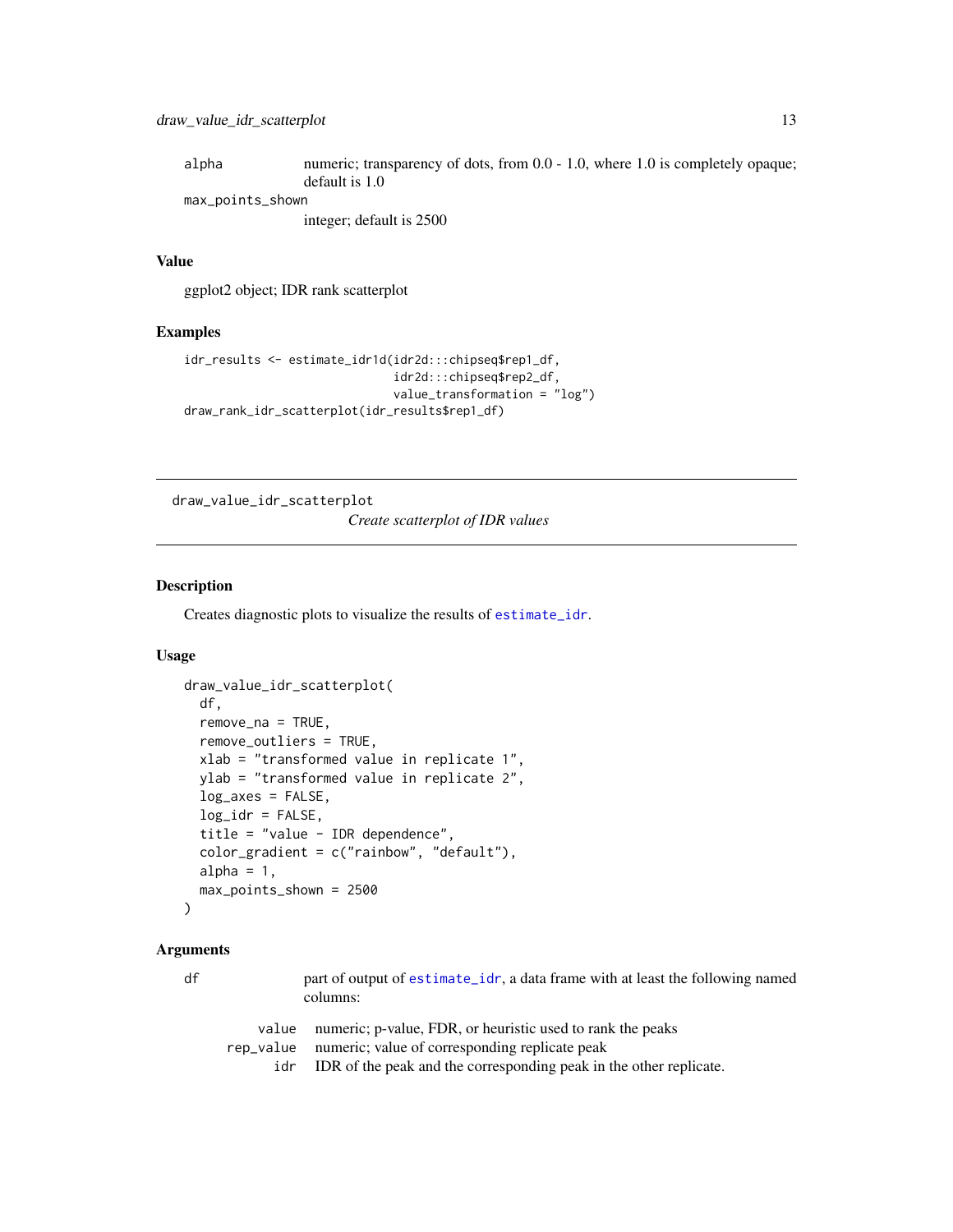<span id="page-13-0"></span>

| remove_na        | logical; should NA values be removed?                                                                                |
|------------------|----------------------------------------------------------------------------------------------------------------------|
| remove_outliers  |                                                                                                                      |
|                  | logical; removes extreme data points                                                                                 |
| xlab             | character; x axis label                                                                                              |
| vlab             | character; y axis label                                                                                              |
| log_axes         | logical; show logarithmized values from replicate 1 and 2 (default value is<br>FALSE)                                |
| log_idr          | logical; use logarithmized IDRs for colors to better distinguish highly significant<br>IDRs (default value is FALSE) |
| title            | character; plot title                                                                                                |
|                  | color_gradient character; either "rainbow" or "default"                                                              |
| alpha            | numeric; transparency of dots, from 0.0 - 1.0, where 1.0 is completely opaque;<br>default is 1.0                     |
| max_points_shown |                                                                                                                      |
|                  | integer; default is 2500                                                                                             |

#### Value

ggplot2 object; IDR value scatterplot

#### Examples

```
idr_results <- estimate_idr1d(idr2d:::chipseq$rep1_df,
                              idr2d:::chipseq$rep2_df,
                              value_transformation = "log")
draw_value_idr_scatterplot(idr_results$rep1_df)
```
establish\_bijection *Finds One-to-One Correspondence between Peaks or interactions from Replicate 1 and 2*

# Description

This method establishes a bijective assignment between observations (genomic peaks in case of ChIP-seq, genomic interactions in case of ChIA-PET, HiChIP, and Hi-C) from replicate 1 and 2. An observation in replicate 1 is assigned to an observation in replicate 2 if and only if (1) the observation loci in both replicates overlap (or the gap between them is less than or equal to max\_gap), and (2) there is no other observation in replicate 2 that overlaps with the observation in replicate 1 and has a lower *ambiguity resolution value*.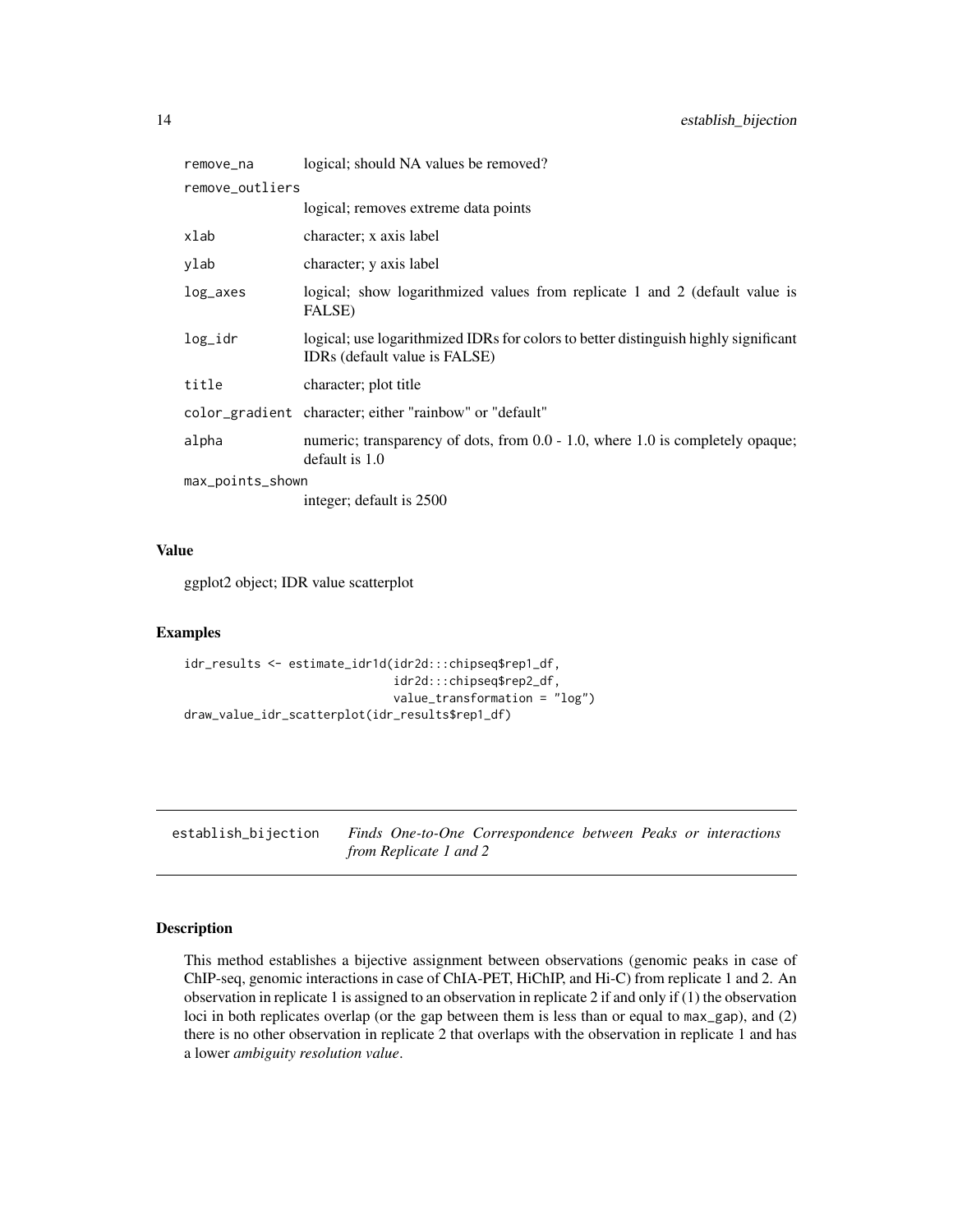# <span id="page-14-0"></span>establish\_bijection1d 15

# Usage

```
establish_bijection(
  rep1_df,
 rep2_df,
 analysis_type = c("IDR1D", "IDR2D"),
 ambiguity_resolution_method = c("overlap", "midpoint", "value"),
 max\_gap = -1L)
```
# Arguments

| rep1_df                     | data frame of observations (i.e., genomic peaks or genomic interactions) of repli-<br>cate 1. If analysis_type is IDR1D, the columns of rep1_df are described in<br>establish_bijection1d, otherwise in establish_bijection2d                                           |
|-----------------------------|-------------------------------------------------------------------------------------------------------------------------------------------------------------------------------------------------------------------------------------------------------------------------|
| rep2_df                     | data frame of observations (i.e., genomic peaks or genomic interactions) of repli-<br>cate 2. Same columns as rep1_df.                                                                                                                                                  |
| analysis_type               | "IDR2D" for genomic interaction data sets, "IDR1D" for genomic peak data sets                                                                                                                                                                                           |
| ambiguity_resolution_method |                                                                                                                                                                                                                                                                         |
|                             | defines how ambiguous assignments (when one interaction or peak in replicate<br>1 overlaps with multiple interactions or peaks in replicate 2 or vice versa) are re-<br>solved. For available methods, see establish_overlap1d or establish_overlap2d,<br>respectively. |
| max_gap                     | integer; maximum gap in nucleotides allowed between two anchors for them to<br>be considered as overlapping (defaults to -1, i.e., overlapping anchors)                                                                                                                 |

# Value

See [establish\\_bijection1d](#page-14-1) or [establish\\_bijection2d](#page-16-1), respectively.

# Examples

```
rep1_df <- idr2d:::chipseq$rep1_df
rep1_df$value <- preprocess(rep1_df$value, "log")
rep2_df <- idr2d:::chipseq$rep2_df
rep2_df$value <- preprocess(rep2_df$value, "log")
mapping <- establish_bijection(rep1_df, rep2_df, analysis_type = "IDR1D")
```
<span id="page-14-1"></span>establish\_bijection1d *Finds One-to-One Correspondence between Peaks from Replicate 1 and 2*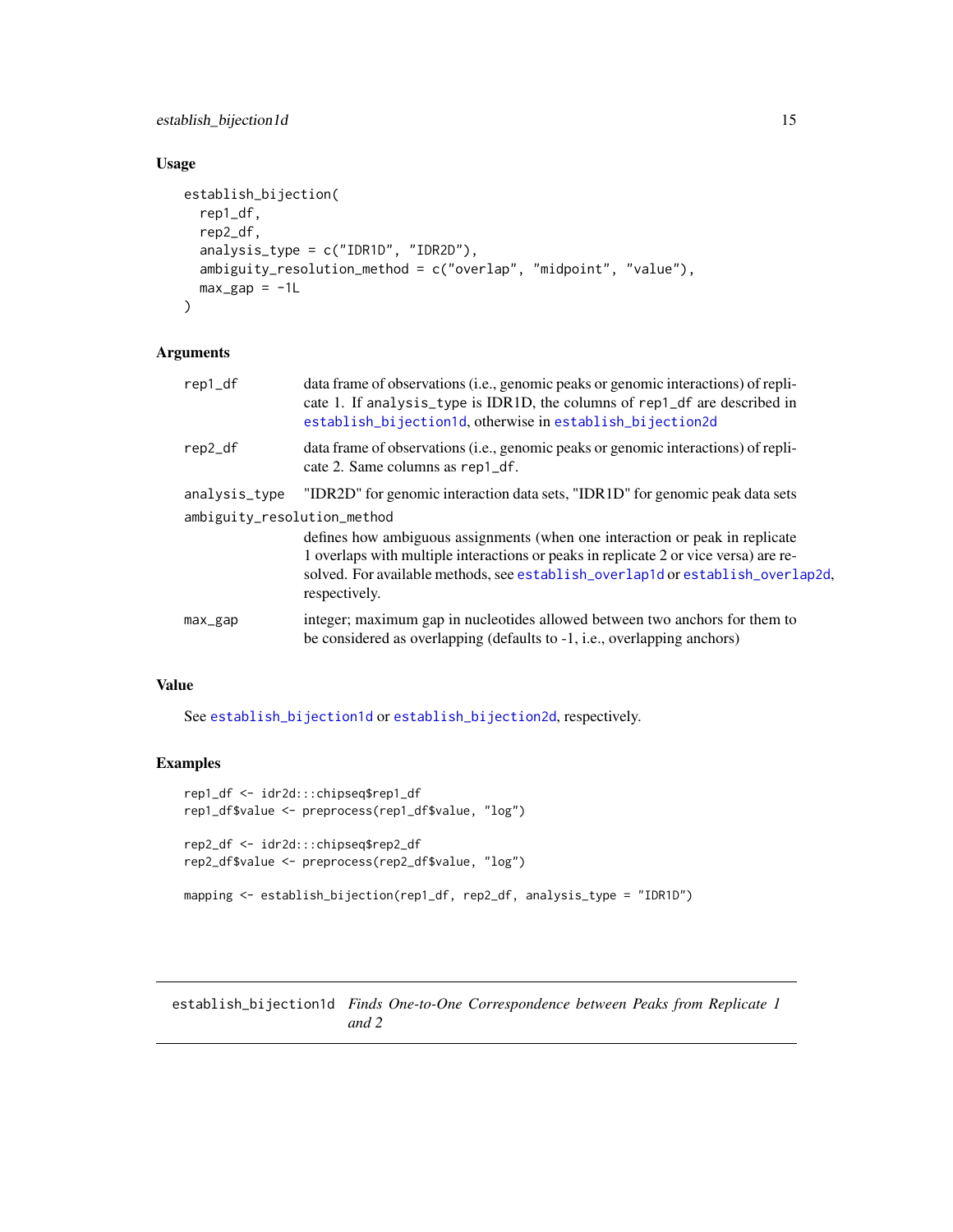# Description

This method establishes a bijective assignment between peaks from replicate 1 and 2. A peak in replicate 1 is assigned to a peak in replicate 2 if and only if (1) they overlap (or the gap between the peaks is less than or equal to max\_gap), and (2) there is no other peak in replicate 2 that overlaps with the peak in replicate 1 and has a lower *ambiguity resolution value*.

# Usage

```
establish_bijection1d(
  rep1_df,
  rep2_df,
  ambiguity_resolution_method = c("overlap", "midpoint", "value"),
 max\_gap = -1L)
```
# Arguments

| rep1_df                | data frame of observations (i.e., genomic peaks) of replicate 1, with at least the<br>following columns (position of columns matter, column names are irrelevant):                  |
|------------------------|-------------------------------------------------------------------------------------------------------------------------------------------------------------------------------------|
| column 1:<br>column 2: | character; genomic location of peak - chromosome (e.g., "chr3")<br>integer; genomic location of peak - start coordinate                                                             |
| column 3:              | integer; genomic location of peak - end coordinate<br>enc                                                                                                                           |
| column 4:              | numeric; p-value, FDR, or heuristic used to rank the interactions<br>value                                                                                                          |
| rep2_df                | data frame of observations (i.e., genomic peaks) of replicate 2, with the follow-<br>ing columns (position of columns matter, column names are irrelevant):                         |
| column 1:              | character; genomic location of peak - chromosome (e.g., "chr3")<br>– chi                                                                                                            |
| column 2:              | integer; genomic location of peak - start coordinate<br>star                                                                                                                        |
| column 3:              | integer; genomic location of peak - end coordinate                                                                                                                                  |
| column 4:              | numeric; p-value, FDR, or heuristic used to rank the interactions<br>value                                                                                                          |
|                        | ambiguity_resolution_method                                                                                                                                                         |
|                        | defines how ambiguous assignments (when one interaction in replicate 1 over-<br>laps with multiple interactions in replicate 2 or vice versa) are resolved. Avail-<br>able methods: |
| "value"                | interactions are prioritized by ascending or descending value column (see sorting_direction), e.g., if two in                                                                       |
| "overlap"              | the interaction pair is chosen which has the highest relative overlap, i.e., overlap in nucleotides of replicate 1 in                                                               |
| "midpoint"             | the interaction pair is chosen which has the smallest distance between their anchor midpoints, i.e., distance from                                                                  |
| max_gap                | integer; maximum gap in nucleotides allowed between two anchors for them to<br>be considered as overlapping (defaults to -1, i.e., overlapping anchors)                             |

### Value

Data frames rep1\_df and rep2\_df with the following columns: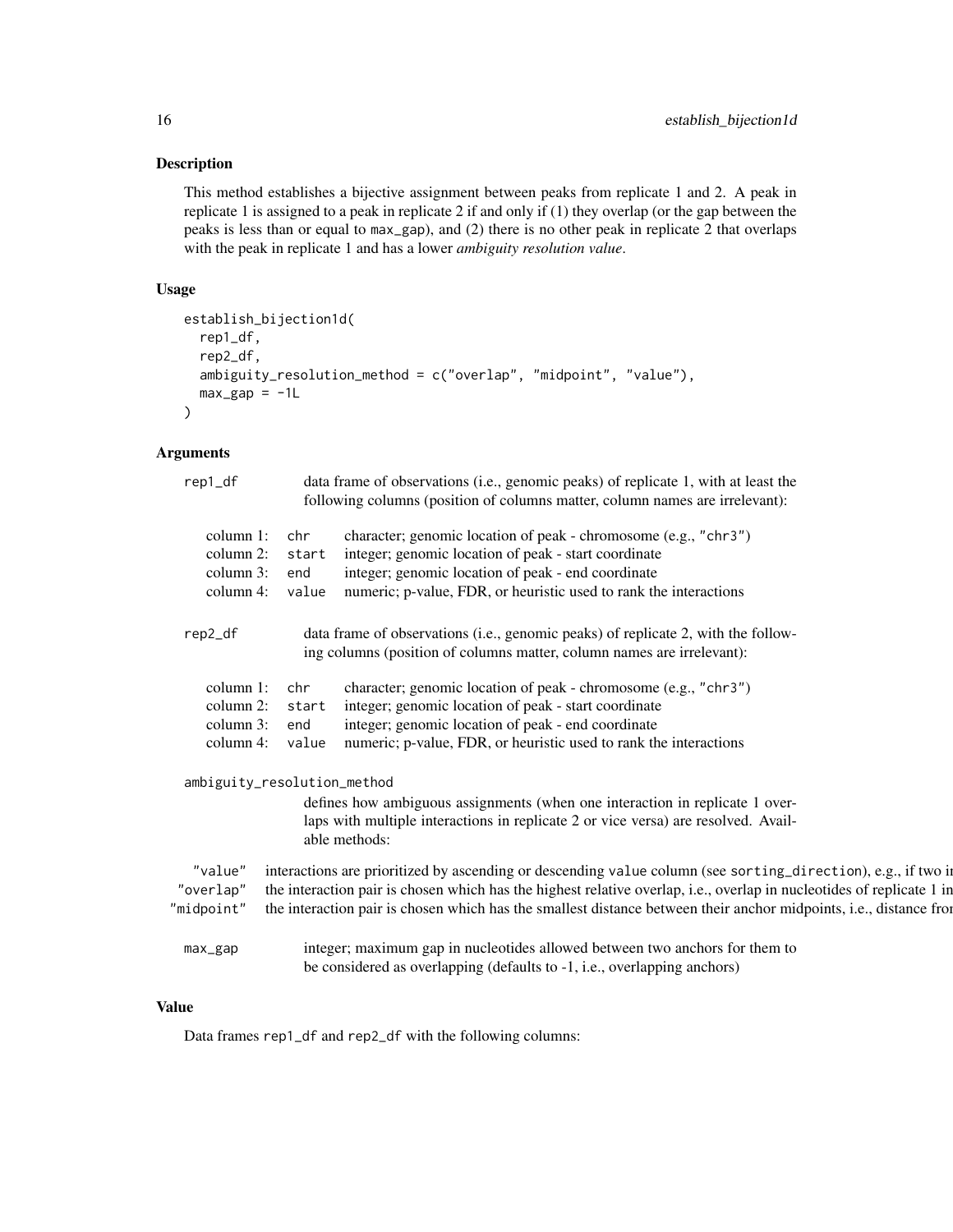<span id="page-16-0"></span>

| column 1:       | chr                   | character; genomic location of peak - chromosome (e.g., "chr3")                                         |
|-----------------|-----------------------|---------------------------------------------------------------------------------------------------------|
| column 2: start |                       | integer; genomic location of peak - start coordinate                                                    |
| column 3:       | end                   | integer; genomic location of peak - end coordinate                                                      |
| column 4:       | value                 | numeric; p-value, FDR, or heuristic used to rank the peaks                                              |
|                 | column $5:$ rep_value | numeric; value of corresponding replicate peak. If no corresponding peak was found, rep_value is        |
| column 6:       | rank                  | integer; rank of the peak, established by value column, ascending order                                 |
| column 7:       | rep_rank              | integer; rank of corresponding replicate peak. If no corresponding peak was found, rep_rank is set      |
| column 8:       | idx                   | integer; peak index, primary key                                                                        |
| column 9:       | rep_idx               | integer; specifies the index of the corresponding peak in the other replicate (foreign key). If no corr |
|                 |                       |                                                                                                         |

#### Examples

```
rep1_df <- idr2d:::chipseq$rep1_df
rep1_df$value <- preprocess(rep1_df$value, "log")
rep2_df <- idr2d:::chipseq$rep2_df
rep2_df$value <- preprocess(rep2_df$value, "log")
mapping <- establish_bijection1d(rep1_df, rep2_df)
```
<span id="page-16-1"></span>establish\_bijection2d *Finds One-to-One Correspondence between Interactions from Replicate 1 and 2*

### Description

This method establishes a bijective assignment between interactions from replicate 1 and 2. An interaction in replicate 1 is assigned to an interaction in replicate 2 if and only if (1) both anchors of the interactions overlap (or the gap between anchor A/B in replicate 1 and 2 is less than or equal to max\_gap), and (2) there is no other interaction in replicate 2 that overlaps with the interaction in replicate 1 and has a lower *ambiguity resolution value*.

#### Usage

```
establish_bijection2d(
  rep1_df,
  rep2_df,
  ambiguity_resolution_method = c("overlap", "midpoint", "value"),
 max\_gap = -1L)
```
# Arguments

rep1\_df data frame of observations (i.e., genomic interactions) of replicate 1, with at least the following columns (position of columns matter, column names are irrelevant):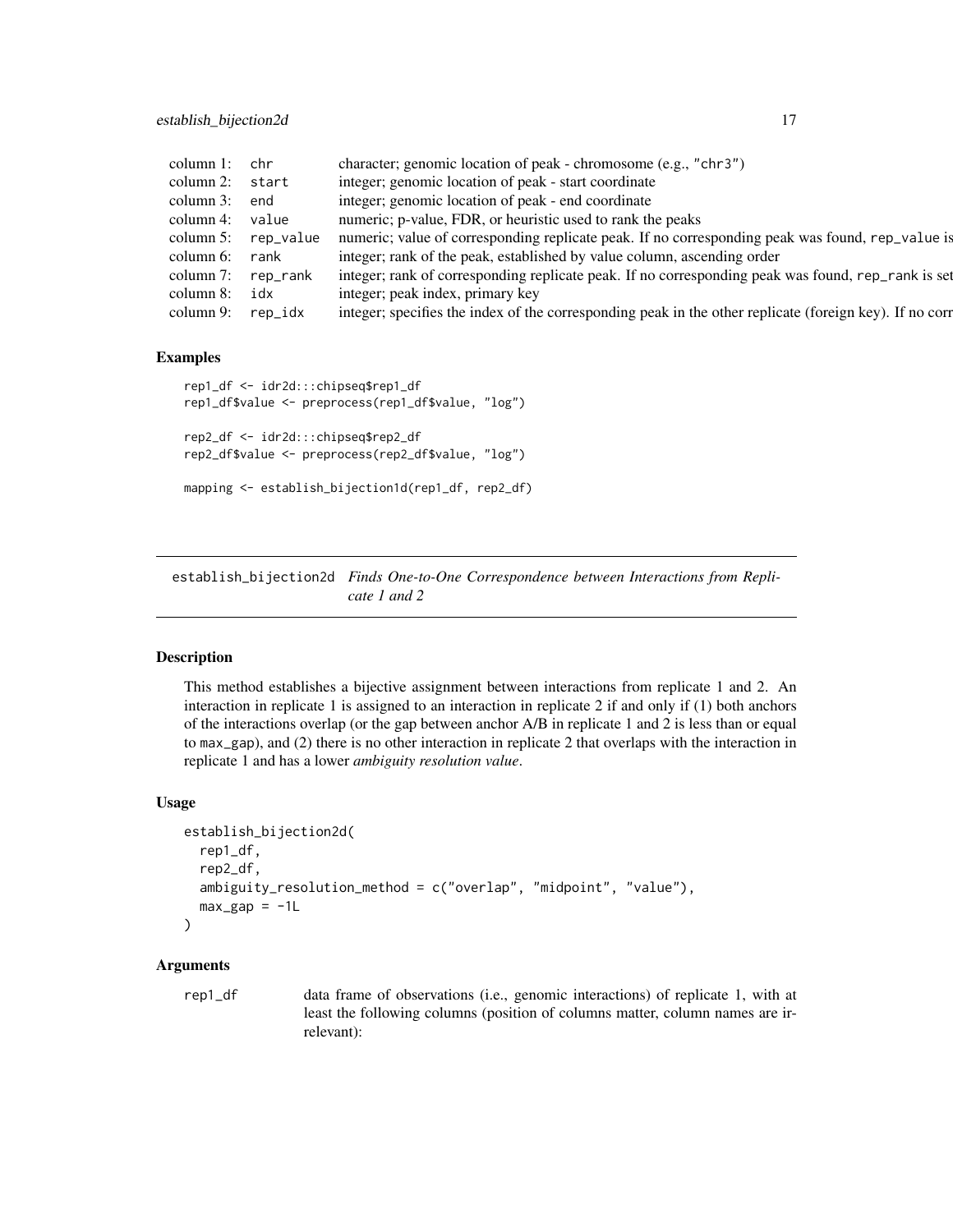| column 1: chr_a      |                             | character; genomic location of anchor A - chromosome (e.g., "chr3")                                                   |
|----------------------|-----------------------------|-----------------------------------------------------------------------------------------------------------------------|
|                      | column 2: $start_a$         | integer; genomic location of anchor A - start coordinate                                                              |
| column 3: end_a      |                             | integer; genomic location of anchor A - end coordinate                                                                |
| column 4: $chr_b$    |                             | character; genomic location of anchor B - chromosome (e.g., "chr3")                                                   |
|                      | column $5:$ start b         | integer; genomic location of anchor B - start coordinate                                                              |
| column 6: end_b      |                             | integer; genomic location of anchor B - end coordinate                                                                |
| column 7: value      |                             | numeric; p-value, FDR, or heuristic used to rank the interactions                                                     |
| rep2_df              |                             | data frame of observations (i.e., genomic interactions) of replicate 2, with the                                      |
|                      |                             | following columns (position of columns matter, column names are irrelevant):                                          |
| column $1:$ chr a    |                             | character; genomic location of anchor A - chromosome (e.g., "chr3")                                                   |
|                      | column 2: $start_a$         | integer; genomic location of anchor A - start coordinate                                                              |
| column $3:$ end_a    |                             | integer; genomic location of anchor A - end coordinate                                                                |
| column 4: $chr_b$    |                             | character; genomic location of anchor B - chromosome (e.g., "chr3")                                                   |
|                      | column 5: $start_b$         | integer; genomic location of anchor B - start coordinate                                                              |
| column $6:$ end $\&$ |                             | integer; genomic location of anchor B - end coordinate                                                                |
| column 7: value      |                             | numeric; p-value, FDR, or heuristic used to rank the interactions                                                     |
|                      | ambiguity_resolution_method |                                                                                                                       |
|                      |                             | defines how ambiguous assignments (when one interaction in replicate 1 over-                                          |
|                      |                             | laps with multiple interactions in replicate 2 or vice versa) are resolved. Avail-                                    |
|                      | able methods:               |                                                                                                                       |
| "value"              |                             | interactions are prioritized by ascending or descending value column (see sorting_direction), e.g., if two in         |
| "overlap"            |                             | the interaction pair is chosen which has the highest relative overlap, i.e., overlap in nucleotides of replicate 1 in |
| "midpoint"           |                             | the interaction pair is chosen which has the smallest distance between their anchor midpoints, i.e., distance from    |
|                      |                             |                                                                                                                       |
|                      |                             | integer; maximum gap in nucleotides allowed between two anchors for them to                                           |
| max_gap              |                             | be considered as overlapping (defaults to -1, i.e., overlapping anchors)                                              |
|                      |                             |                                                                                                                       |
| <b>Value</b>         |                             |                                                                                                                       |
|                      |                             |                                                                                                                       |
|                      |                             | Data frames rep1_df and rep2_df with the following columns:                                                           |
| column $1:$ chr_a    |                             | character; genomic location of anchor A - chromosome (e.g., "chr3")                                                   |
| column 2: start_a    |                             | integer; genomic location of anchor A - start coordinate                                                              |
| column 3: end_a      |                             | integer; genomic location of anchor A - end coordinate                                                                |
| column 4: $chr b$    |                             | character; genomic location of anchor B - chromosome (e.g., "chr3")                                                   |
| column 5: start_b    |                             | integer; genomic location of anchor B - start coordinate                                                              |
|                      |                             |                                                                                                                       |

column 8: "rep\_value" numeric; value of corresponding replicate interaction. If no corresponding interaction was found column 9: "rank" integer; rank of the interaction, established by value column, ascending order

column 10: "rep\_rank" integer; rank of corresponding replicate interaction. If no corresponding interaction was found,

column 12: "rep\_idx" integer; specifies the index of the corresponding interaction in the other replicate (foreign key).

column 6: end\_b integer; genomic location of anchor B - end coordinate

column 11: "idx" integer; interaction index, primary key

column 7: value numeric; p-value, FDR, or heuristic used to rank the interactions column 8: "rep\_value" numeric; value of corresponding replicate interaction. If no corre

column 9: "rank" integer; rank of the interaction, established by value column, ascending order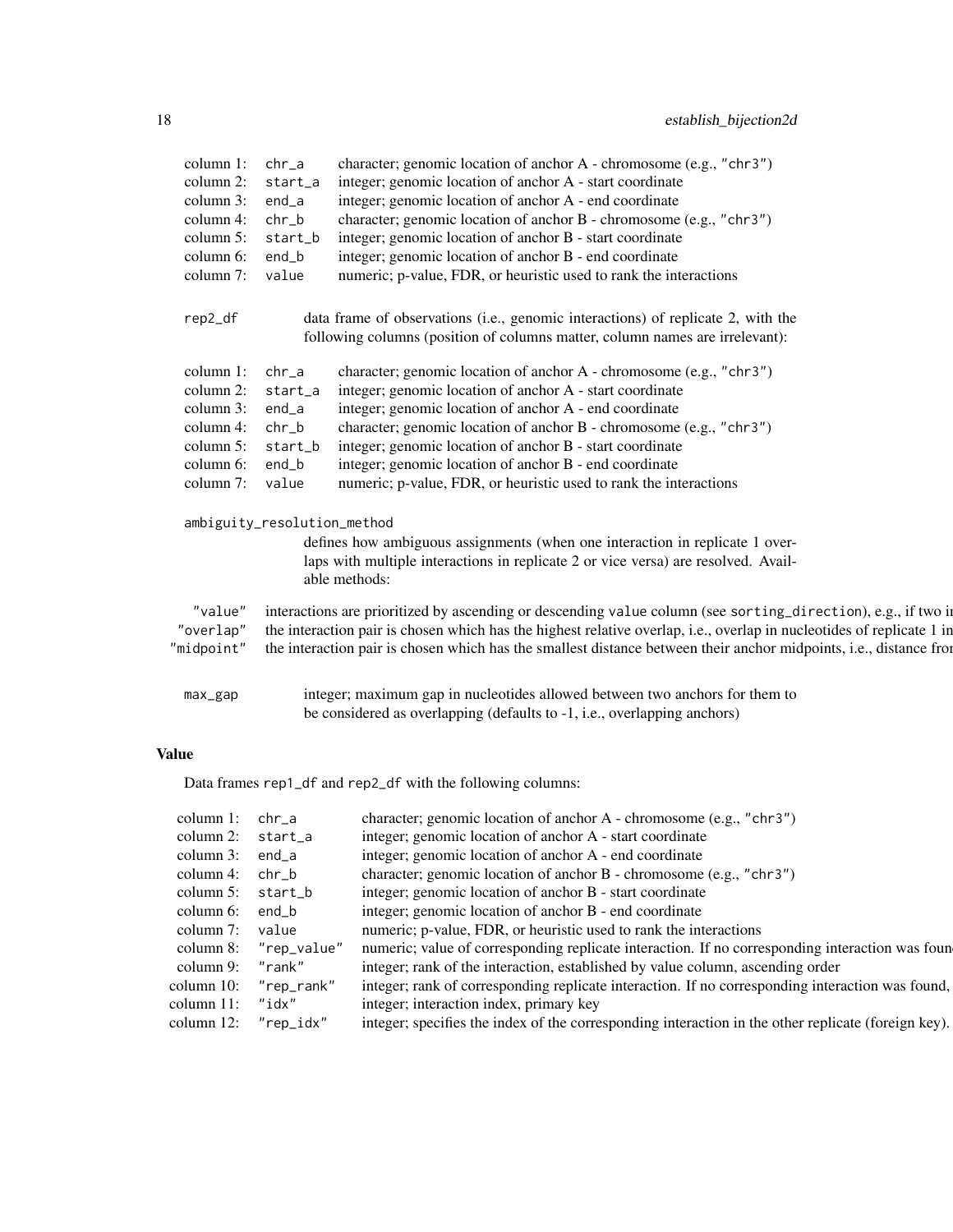# <span id="page-18-0"></span>establish\_overlap1d 19

#### Examples

```
rep1_df <- idr2d:::chiapet$rep1_df
rep1_df$fdr <- preprocess(rep1_df$fdr, "log_additive_inverse")
rep2_df <- idr2d:::chiapet$rep2_df
rep2_df$fdr <- preprocess(rep2_df$fdr, "log_additive_inverse")
mapping <- establish_bijection2d(rep1_df, rep2_df)
```
<span id="page-18-1"></span>establish\_overlap1d *Establish m:n Mapping Between Peaks from Replicate 1 and 2*

#### Description

This method returns all overlapping interactions between two replicates. For each pair of overlapping interactions, the *ambiguity resolution value* (ARV) is calculated, which helps to reduce the m:n mapping to a 1:1 mapping. The semantics of the ARV depend on the specified ambiguity\_resolution\_method, but in general interaction pairs with lower ARVs have priority over interaction pairs with higher ARVs when the bijective mapping is established.

#### Usage

```
establish_overlap1d(
  rep1_df,
  rep2_df,
  ambiguity_resolution_method = c("overlap", "midpoint", "value"),
 max\_gap = -1L\lambda
```
### Arguments

| rep1_df      |       | data frame of observations (i.e., genomic peaks) of replicate 1, with at least the<br>following columns (position of columns matter, column names are irrelevant): |
|--------------|-------|--------------------------------------------------------------------------------------------------------------------------------------------------------------------|
| column $1$ : | chr   | character; genomic location of peak - chromosome (e.g., "chr3")                                                                                                    |
| column $2$ : | start | integer; genomic location of peak - start coordinate                                                                                                               |
| column 3:    | end   | integer; genomic location of peak - end coordinate                                                                                                                 |
| column $4$ : | value | numeric; p-value, FDR, or heuristic used to rank the interactions                                                                                                  |
| rep2_df      |       | data frame of observations (i.e., genomic peaks) of replicate 2, with the follow-<br>ing columns (position of columns matter, column names are irrelevant):        |
| column $1$ : | chr.  | character; genomic location of peak - chromosome (e.g., "chr3")                                                                                                    |
| column $2$ : | start | integer; genomic location of peak - start coordinate                                                                                                               |
| column $3$ : | end   | integer; genomic location of peak - end coordinate                                                                                                                 |
| column $4$ : | value | numeric; p-value, FDR, or heuristic used to rank the interactions                                                                                                  |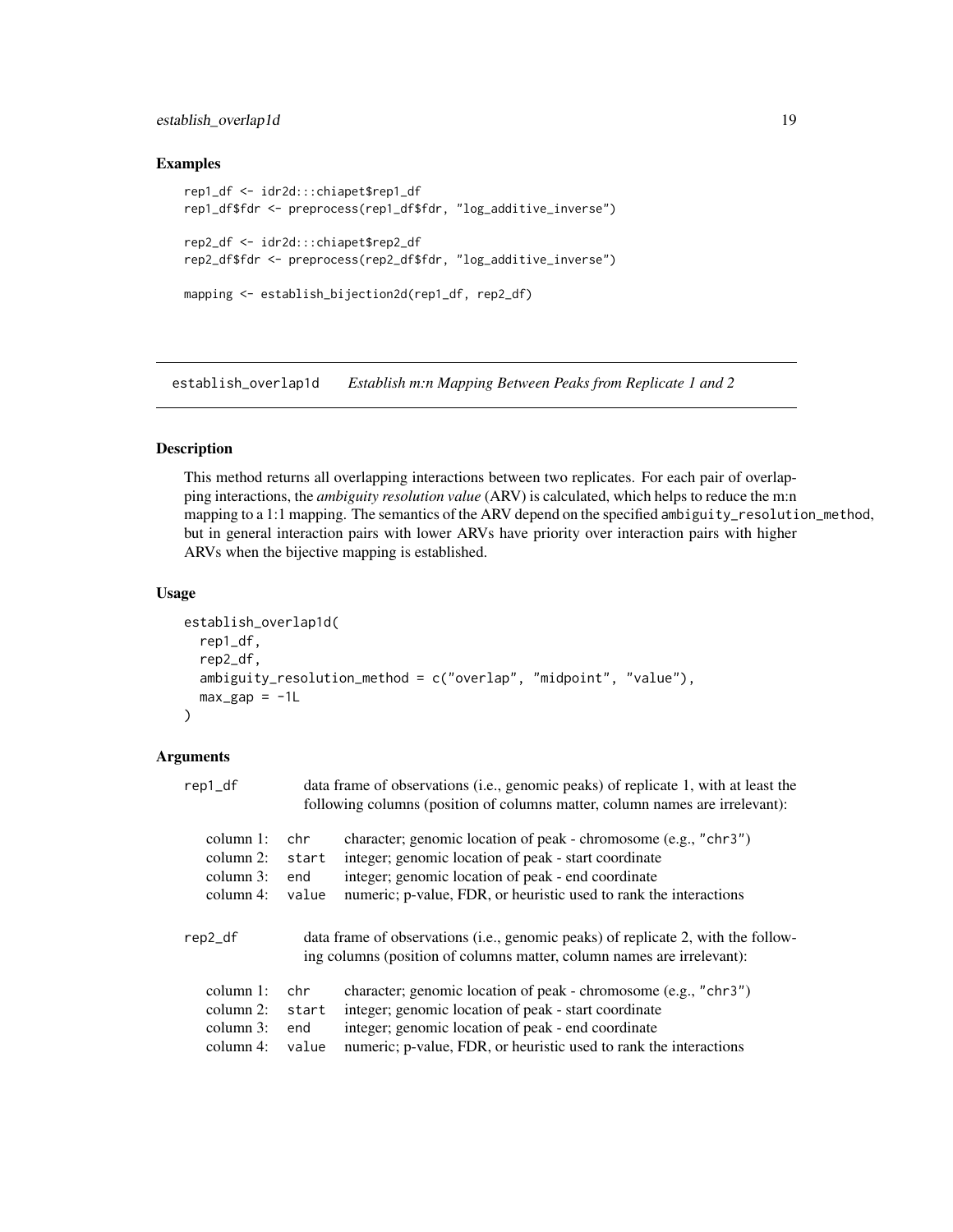<span id="page-19-0"></span>

|         | ambiguity_resolution_method                                                                                                                                        |
|---------|--------------------------------------------------------------------------------------------------------------------------------------------------------------------|
|         | defines how ambiguous assignments (when one interaction in replicate 1 over-<br>laps with multiple interactions in replicate 2 or vice versa) are resolved. Avail- |
|         | able methods:                                                                                                                                                      |
| "value" | interactions are prioritized by ascending or descending value column (see sorting_direction), e.g., if two in                                                      |
|         | "overlap" the interaction pair is chosen which has the highest relative overlap, i.e., overlap in nucleotides of replicate 1 in                                    |
|         | "midpoint" the interaction pair is chosen which has the smallest distance between their anchor midpoints, i.e., distance from                                      |
|         |                                                                                                                                                                    |
| max_gap | integer; maximum gap in nucleotides allowed between two anchors for them to                                                                                        |
|         | be considered as overlapping (defaults to -1, i.e., overlapping anchors)                                                                                           |
|         |                                                                                                                                                                    |

#### Value

data frame with the following columns:

|                 | column 1: $rep1\_idx$ index of interaction in replicate 1 (i.e., row index in rep1 $df$ )           |
|-----------------|-----------------------------------------------------------------------------------------------------|
|                 | column 2: $rep2\_idx$ index of interaction in replicate 2 (i.e., row index in rep2_df)              |
| column $3:$ arv | ambiguity resolution value used turn m:n mapping into 1:1 mapping. Interaction pairs with lower are |

#### Examples

```
rep1_df <- idr2d:::chipseq$rep1_df
rep1_df$value <- preprocess(rep1_df$value, "log_additive_inverse")
rep2_df <- idr2d:::chipseq$rep2_df
rep2_df$value <- preprocess(rep2_df$value, "log_additive_inverse")
# shuffle to break preexisting order
rep1_df <- rep1_df[sample.int(nrow(rep1_df)), ]
rep2_df <- rep2_df[sample.int(nrow(rep2_df)), ]
# sort by value column
rep1_df <- dplyr::arrange(rep1_df, value)
rep2_df <- dplyr::arrange(rep2_df, value)
pairs_df <- establish_overlap1d(rep1_df, rep2_df)
```
<span id="page-19-1"></span>establish\_overlap2d *Establish m:n mapping between interactions from replicate 1 and 2*

# Description

This method returns all overlapping interactions between two replicates. For each pair of overlapping interactions, the *ambiguity resolution value* (ARV) is calculated, which helps to reduce the m:n mapping to a 1:1 mapping. The semantics of the ARV depend on the specified ambiguity\_resolution\_method, but in general interaction pairs with lower ARVs have priority over interaction pairs with higher ARVs when the bijective mapping is established.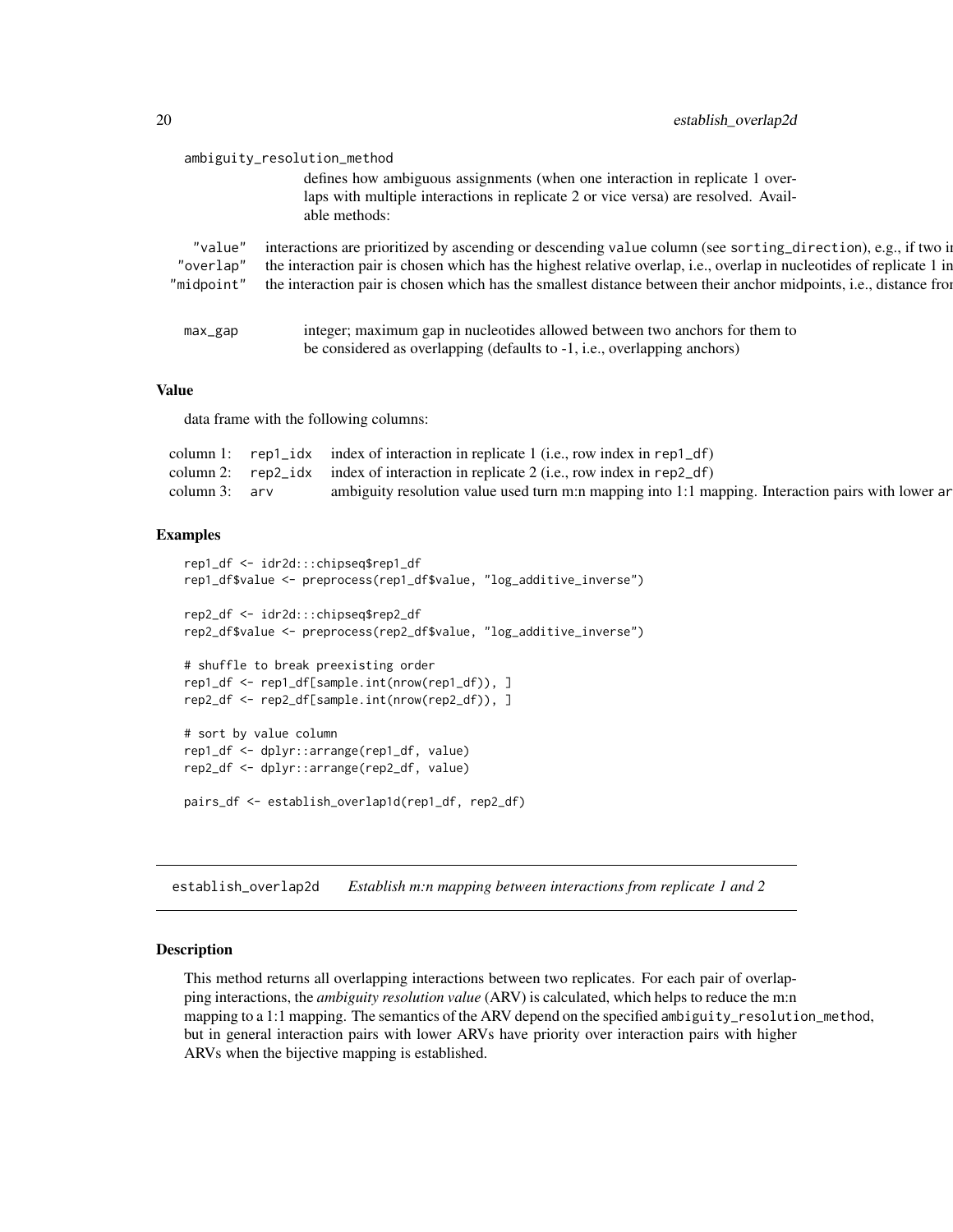# establish\_overlap2d 21

# Usage

```
establish_overlap2d(
  rep1_df,
  rep2_df,
  ambiguity_resolution_method = c("overlap", "midpoint", "value"),
  max\_gap = -1L\mathcal{L}
```
# Arguments

| rep1_df                                                                                                       | data frame of observations (i.e., genomic interactions) of replicate 1, with at<br>least the following columns (position of columns matter, column names are ir-<br>relevant):                                                                                                                                                                                                                                                                                                                             |
|---------------------------------------------------------------------------------------------------------------|------------------------------------------------------------------------------------------------------------------------------------------------------------------------------------------------------------------------------------------------------------------------------------------------------------------------------------------------------------------------------------------------------------------------------------------------------------------------------------------------------------|
| column 1:<br>column 2:<br>column 3:<br>column 4:<br>column 5: start b<br>column 6:<br>column 7: value         | character; genomic location of anchor A - chromosome (e.g., "chr3")<br>chr a<br>integer; genomic location of anchor A - start coordinate<br>start_a<br>integer; genomic location of anchor A - end coordinate<br>end_a<br>character; genomic location of anchor B - chromosome (e.g., "chr3")<br>chr b<br>integer; genomic location of anchor B - start coordinate<br>integer; genomic location of anchor B - end coordinate<br>end b<br>numeric; p-value, FDR, or heuristic used to rank the interactions |
| rep2_df                                                                                                       | data frame of observations (i.e., genomic interactions) of replicate 2, with the<br>following columns (position of columns matter, column names are irrelevant):                                                                                                                                                                                                                                                                                                                                           |
| column 1:<br>column 2:<br>column 3:<br>column 4:<br>column 5: start b<br>column $6:$ end b<br>column 7: value | character; genomic location of anchor A - chromosome (e.g., "chr3")<br>chr a<br>integer; genomic location of anchor A - start coordinate<br>start a<br>integer; genomic location of anchor A - end coordinate<br>end_a<br>character; genomic location of anchor B - chromosome (e.g., "chr3")<br>chr b<br>integer; genomic location of anchor B - start coordinate<br>integer; genomic location of anchor B - end coordinate<br>numeric; p-value, FDR, or heuristic used to rank the interactions          |
|                                                                                                               | ambiguity_resolution_method<br>defines how ambiguous assignments (when one interaction in replicate 1 over-<br>laps with multiple interactions in replicate 2 or vice versa) are resolved. Avail-<br>able methods:                                                                                                                                                                                                                                                                                         |
| "value"<br>"overlap"<br>"midpoint"                                                                            | interactions are prioritized by ascending or descending value column (see sorting_direction), e.g., if two in<br>the interaction pair is chosen which has the highest relative overlap, i.e., overlap in nucleotides of replicate 1 in<br>the interaction pair is chosen which has the smallest distance between their anchor midpoints, i.e., distance from                                                                                                                                               |
| max_gap                                                                                                       | integer; maximum gap in nucleotides allowed between two anchors for them to<br>be considered as overlapping (defaults to -1, i.e., overlapping anchors)                                                                                                                                                                                                                                                                                                                                                    |

### Value

data frame with the following columns: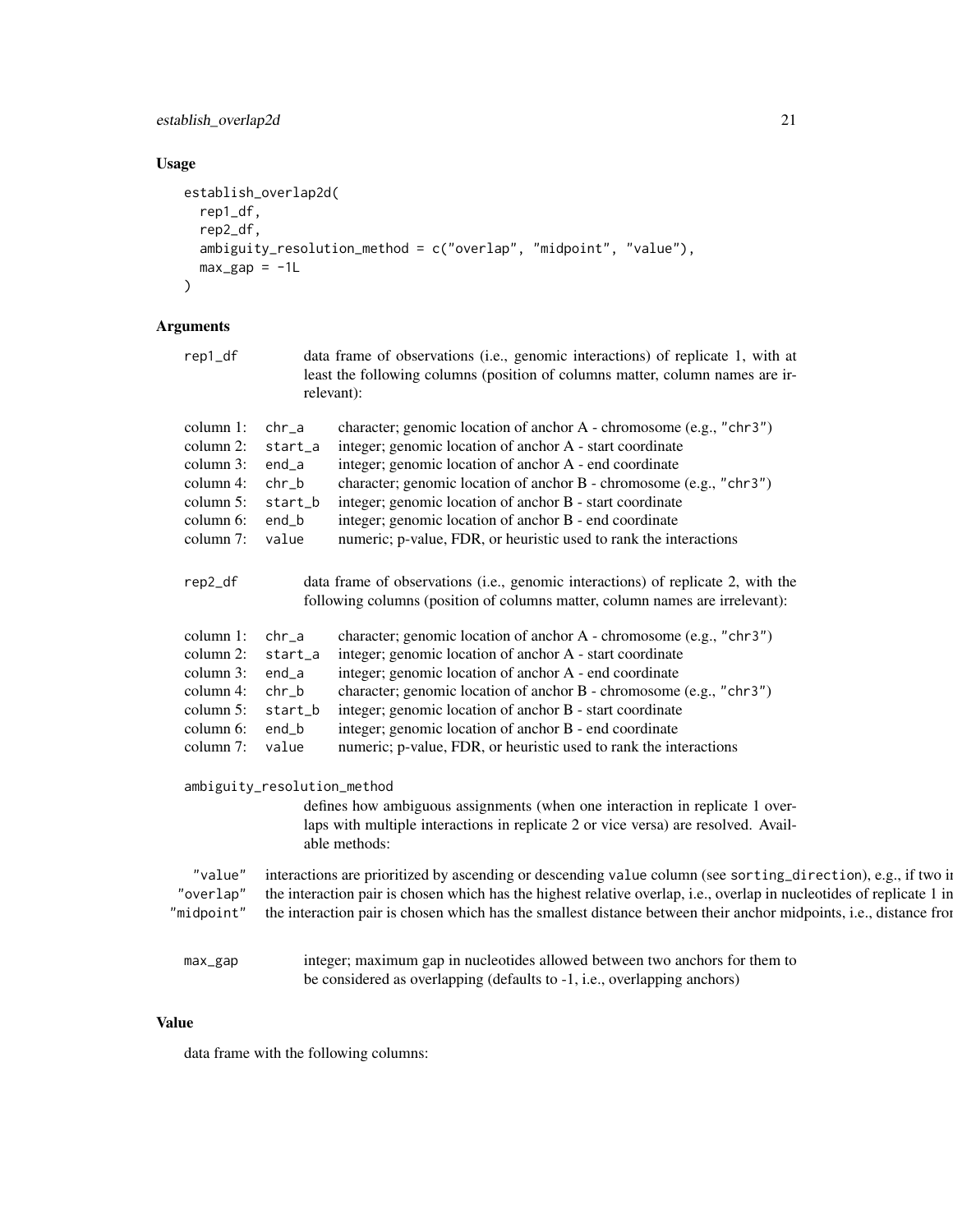<span id="page-21-0"></span>22 estimate\_idr

```
column 1: rep1_idx index of interaction in replicate 1 (i.e., row index in rep1_df)
column 2: rep2_idx index of interaction in replicate 2 (i.e., row index in rep2_df)
column 3: arv ambiguity resolution value used turn m:n mapping into 1:1 mapping. Interaction pairs with lower ar
```
#### Examples

```
rep1_df <- idr2d:::chiapet$rep1_df
rep1_df$fdr <- preprocess(rep1_df$fdr, "log_additive_inverse")
rep2_df <- idr2d:::chiapet$rep2_df
rep2_df$fdr <- preprocess(rep2_df$fdr, "log_additive_inverse")
# shuffle to break preexisting order
rep1_df <- rep1_df[sample.int(nrow(rep1_df)), ]
rep2_df <- rep2_df[sample.int(nrow(rep2_df)), ]
# sort by value column
rep1_df <- dplyr::arrange(rep1_df, rep1_df$fdr)
rep2_df <- dplyr::arrange(rep2_df, rep2_df$fdr)
pairs_df <- establish_overlap2d(rep1_df, rep2_df)
```
<span id="page-21-1"></span>

```
estimate_idr Estimates IDR for Genomic Peaks or Genomic Interactions
```
#### **Description**

Estimates IDR for Genomic Peaks or Genomic Interactions

#### Usage

```
estimate_idr(
  rep1_df,
  rep2_df,
  analysis_type = "IDR2D",
 value_transformation = c("identity", "additive_inverse", "multiplicative_inverse",
    "log", "log_additive_inverse"),
  ambiguity_resolution_method = c("overlap", "midpoint", "value"),
  remove_nonstandard_chromosomes = TRUE,
  max_factor = 1.5,
  jitter_factor = 1e-04,
 max\_gap = -1L,
 mu = 0.1,
  sigma = 1,
  rho = 0.2,
  p = 0.5,
  eps = 0.001,
```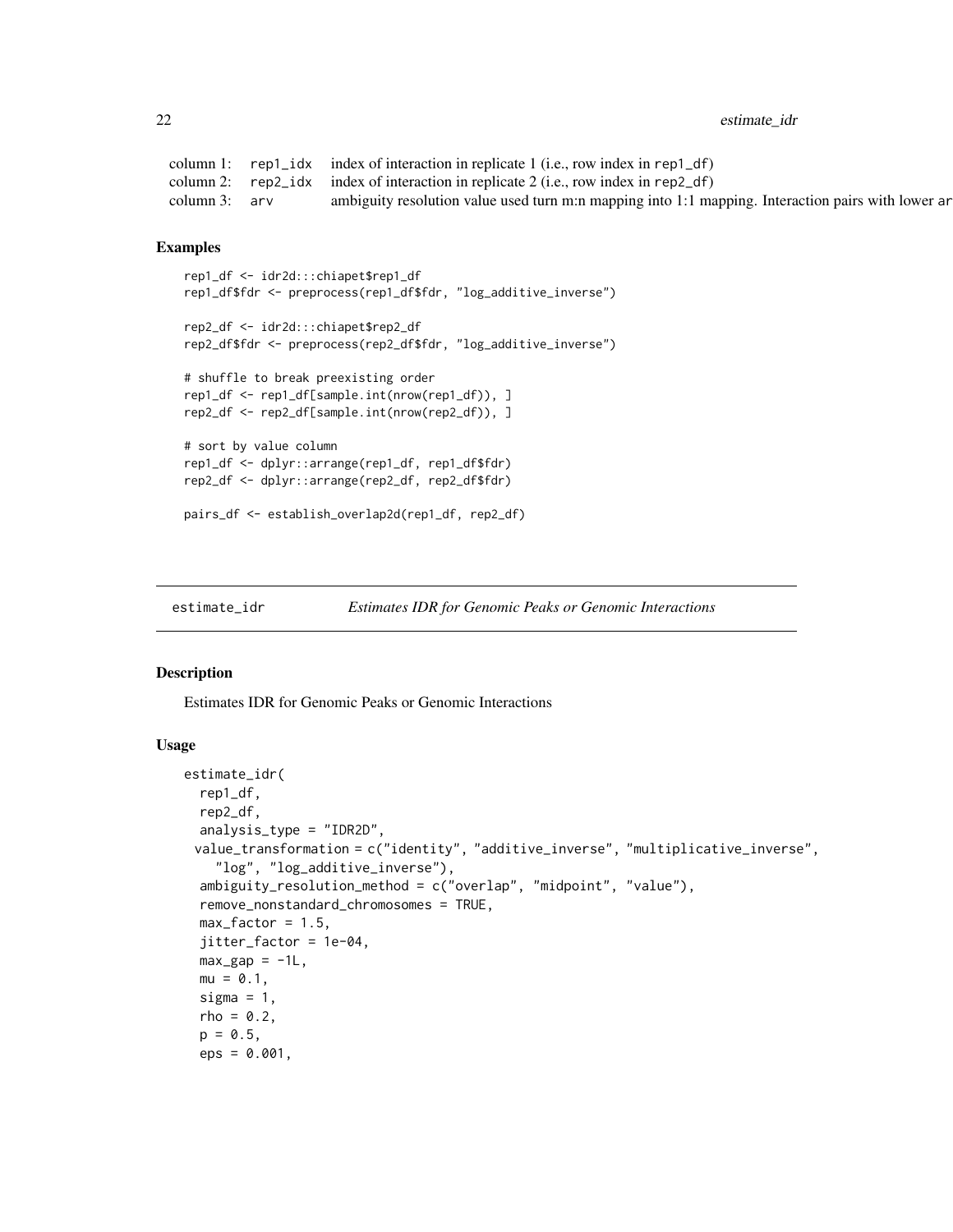```
max_iteration = 30,
  local_idr = TRUE
\overline{)}
```
# Arguments

| rep1_df                                                                                                                           | data frame of observations (i.e., genomic peaks or genomic interactions) of repli-<br>cate 1. If analysis_type is IDR1D, the columns of rep1_df are described in<br>establish_bijection1d, otherwise in establish_bijection2d                                                          |  |
|-----------------------------------------------------------------------------------------------------------------------------------|----------------------------------------------------------------------------------------------------------------------------------------------------------------------------------------------------------------------------------------------------------------------------------------|--|
| data frame of observations (i.e., genomic peaks or genomic interactions) of repli-<br>rep2_df<br>cate 2. Same columns as rep1_df. |                                                                                                                                                                                                                                                                                        |  |
| "IDR2D" for genomic interaction data sets, "IDR1D" for genomic peak data sets<br>analysis_type                                    |                                                                                                                                                                                                                                                                                        |  |
| value_transformation                                                                                                              |                                                                                                                                                                                                                                                                                        |  |
|                                                                                                                                   | the values in x have to be transformed in a way such that when ordered in de-<br>scending order, more significant interactions end up on top of the list. If the<br>values in x are p-values, "log_additive_inverse" is recommended. The fol-<br>lowing transformations are supported: |  |
|                                                                                                                                   | "identity"<br>no transformation is performed on x                                                                                                                                                                                                                                      |  |
| "additive_inverse"                                                                                                                | $x = -x$                                                                                                                                                                                                                                                                               |  |
| "multiplicative_inverse"                                                                                                          | $x = 1 / x$                                                                                                                                                                                                                                                                            |  |
|                                                                                                                                   | "log"<br>$x. = log(x)$ . Note: zeros are replaced by . Machine\$double. xmin                                                                                                                                                                                                           |  |
| "log_additive_inverse"                                                                                                            | x. = $-\log(x)$ , recommended if x are p-values. Note: zeros are replaced by . Machine\$double                                                                                                                                                                                         |  |
|                                                                                                                                   | either "ascending" (more significant interactions have lower value in value<br>column) or "descending" (more significant interactions have higher value in<br>value column)                                                                                                            |  |
| ambiguity_resolution_method                                                                                                       |                                                                                                                                                                                                                                                                                        |  |
|                                                                                                                                   | defines how ambiguous assignments (when one interaction or peak in replicate<br>1 overlaps with multiple interactions or peaks in replicate 2 or vice versa) are re-<br>solved. For available methods, see establish_overlap1d or establish_overlap2d,<br>respectively.                |  |
| remove_nonstandard_chromosomes                                                                                                    |                                                                                                                                                                                                                                                                                        |  |
|                                                                                                                                   | removes peaks and interactions containing genomic locations on non-standard<br>chromosomes using keepStandardChromosomes (default is TRUE)                                                                                                                                             |  |
| max_factor                                                                                                                        | numeric; controls the replacement values for Inf and -Inf. Inf are replaced by<br>$max(x) * max_f$ actor and -Inf are replaced by $min(x) / max_f$ actor.                                                                                                                              |  |
| jitter_factor                                                                                                                     | numeric; controls the magnitude of the noise that is added to x. This is done to<br>break ties in x. Set jitter_factor = NULL for no jitter.                                                                                                                                           |  |
| $max_{\text{gap}}$                                                                                                                | integer; maximum gap in nucleotides allowed between two anchors for them to<br>be considered as overlapping (defaults to -1, i.e., overlapping anchors)                                                                                                                                |  |
| mu                                                                                                                                | a starting value for the mean of the reproducible component.                                                                                                                                                                                                                           |  |
| sigma                                                                                                                             | a starting value for the standard deviation of the reproducible component.                                                                                                                                                                                                             |  |
| rho                                                                                                                               | a starting value for the correlation coefficient of the reproducible component.                                                                                                                                                                                                        |  |
| р                                                                                                                                 | a starting value for the proportion of reproducible component.                                                                                                                                                                                                                         |  |
|                                                                                                                                   |                                                                                                                                                                                                                                                                                        |  |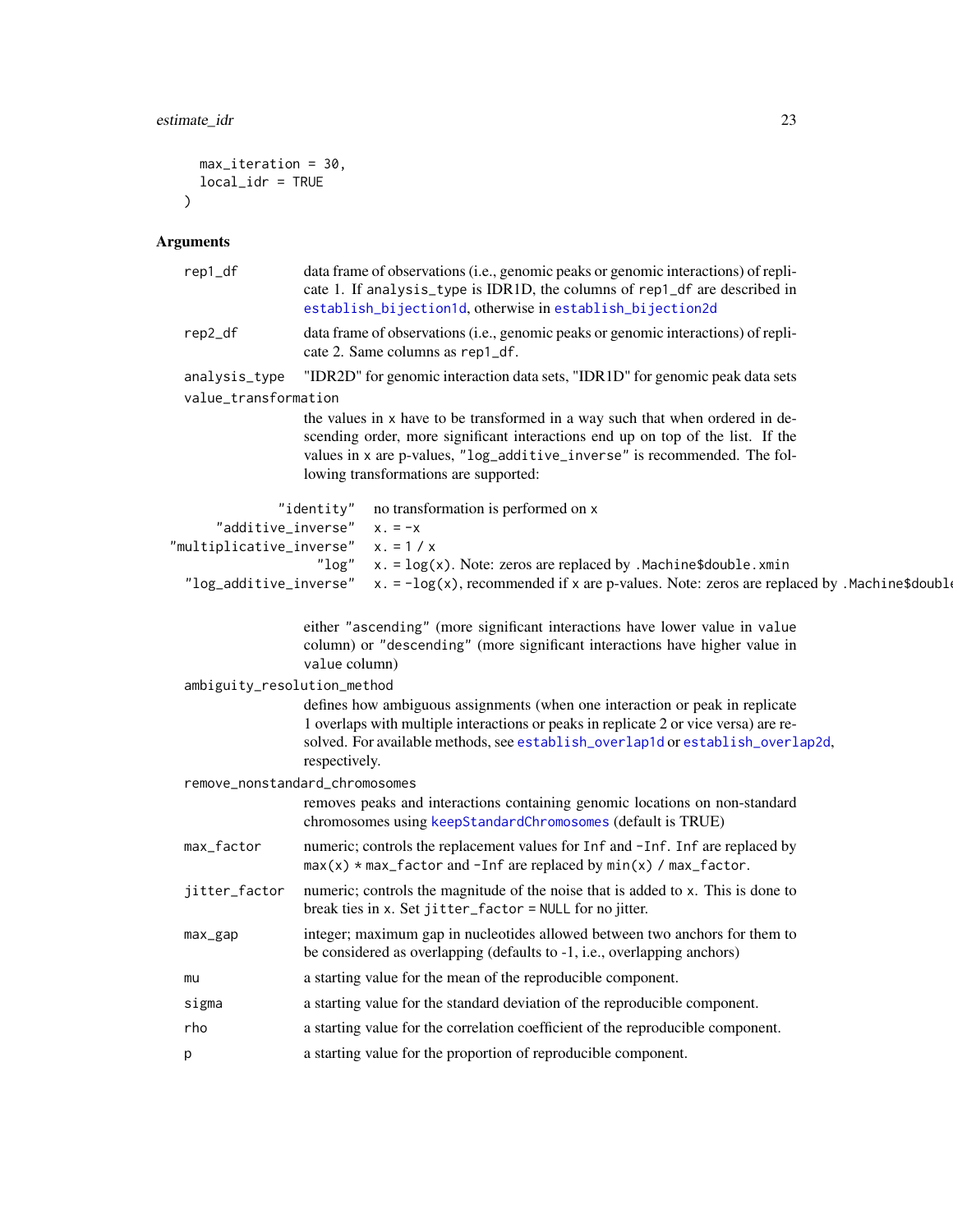<span id="page-23-0"></span>24 estimate\_idr1d

| eps       | Stopping criterion. Iterations stop when the increment of log-likelihood is <<br>eps*log-likelihood, Default=0.001. |
|-----------|---------------------------------------------------------------------------------------------------------------------|
|           | max_iteration integer; maximum number of iterations for IDR estimation (defaults to 30)                             |
| local_idr | see est.IDR                                                                                                         |

# Value

See [estimate\\_idr1d](#page-23-1) or [estimate\\_idr2d](#page-26-1), respectively.

# References

Q. Li, J. B. Brown, H. Huang and P. J. Bickel. (2011) Measuring reproducibility of high-throughput experiments. Annals of Applied Statistics, Vol. 5, No. 3, 1752-1779.

# Examples

```
idr_results <- estimate_idr(idr2d:::chiapet$rep1_df,
                            idr2d:::chiapet$rep2_df,
                            analysis_type = "IDR2D",
                            value_transformation = "log_additive_inverse")
```
summary(idr\_results)

<span id="page-23-1"></span>estimate\_idr1d *Estimates IDR for Genomic Peak Data*

# Description

This method estimates Irreproducible Discovery Rates (IDR) for peaks in replicated ChIP-seq experiments.

#### Usage

```
estimate_idr1d(
 rep1_df,
  rep2_df,
 value_transformation = c("identity", "additive_inverse", "multiplicative_inverse",
    "log", "log_additive_inverse"),
  ambiguity_resolution_method = c("overlap", "midpoint", "value"),
  remove_nonstandard_chromosomes = TRUE,
 max_factor = 1.5,
  jitter_factor = 1e-04,
 max\_gap = -1L,
 mu = 0.1,
  sigma = 1,
  rho = 0.2,
 p = 0.5,
```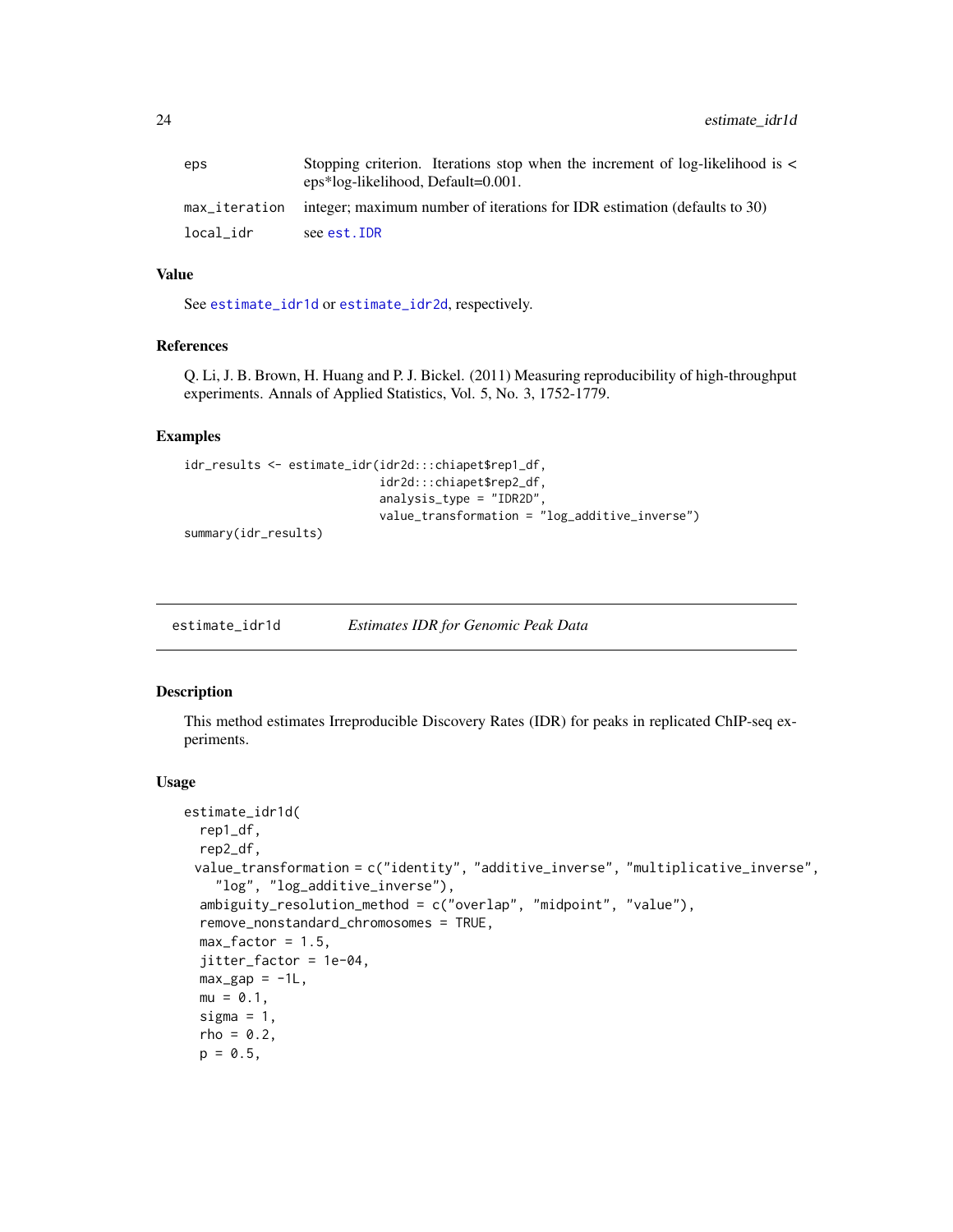```
eps = 0.001,max_iteration = 30,
  local_idr = TRUE
)
```
#### Arguments

```
rep1_df data frame of observations (i.e., genomic peaks) of replicate 1, with at least the
                    following columns (position of columns matter, column names are irrelevant):
     column 1: chr character; genomic location of peak - chromosome (e.g., "chr3")
     column 2: start integer; genomic location of peak - start coordinate
     column 3: end integer; genomic location of peak - end coordinate
     column 4: value numeric; p-value, FDR, or heuristic used to rank the interactions
  rep2_df data frame of observations (i.e., genomic peaks) of replicate 2, with the follow-
                    ing columns (position of columns matter, column names are irrelevant):
     column 1: chr character; genomic location of peak - chromosome (e.g., "chr3")
     column 2: start integer; genomic location of peak - start coordinate
     column 3: end integer; genomic location of peak - end coordinate
     column 4: value numeric; p-value, FDR, or heuristic used to rank the interactions
  value_transformation
                    the values in x have to be transformed in a way such that when ordered in de-
                    scending order, more significant interactions end up on top of the list. If the
                    values in x are p-values, "log_additive_inverse" is recommended. The fol-
                    lowing transformations are supported:
                "identity" no transformation is performed on x
      "additive_inverse" x. = -x"multiplicative_inverse" x. = 1 / x
                      "\log" x. = \log(x). Note: zeros are replaced by . Machine$double. xmin
  "log_additive_inverse" x. = -\log(x), recommended if x are p-values. Note: zeros are replaced by .Machine$double
                    either "ascending" (more significant interactions have lower value in value
                    column) or "descending" (more significant interactions have higher value in
                    value column)
  ambiguity_resolution_method
                    defines how ambiguous assignments (when one interaction in replicate 1 over-
                    laps with multiple interactions in replicate 2 or vice versa) are resolved. Avail-
                    able methods:
   "value" interactions are prioritized by ascending or descending value column (see sorting_direction), e.g., if two i
 "overlap" the interaction pair is chosen which has the highest relative overlap, i.e., overlap in nucleotides of replicate 1 in
"midpoint" the interaction pair is chosen which has the smallest distance between their anchor midpoints, i.e., distance from
```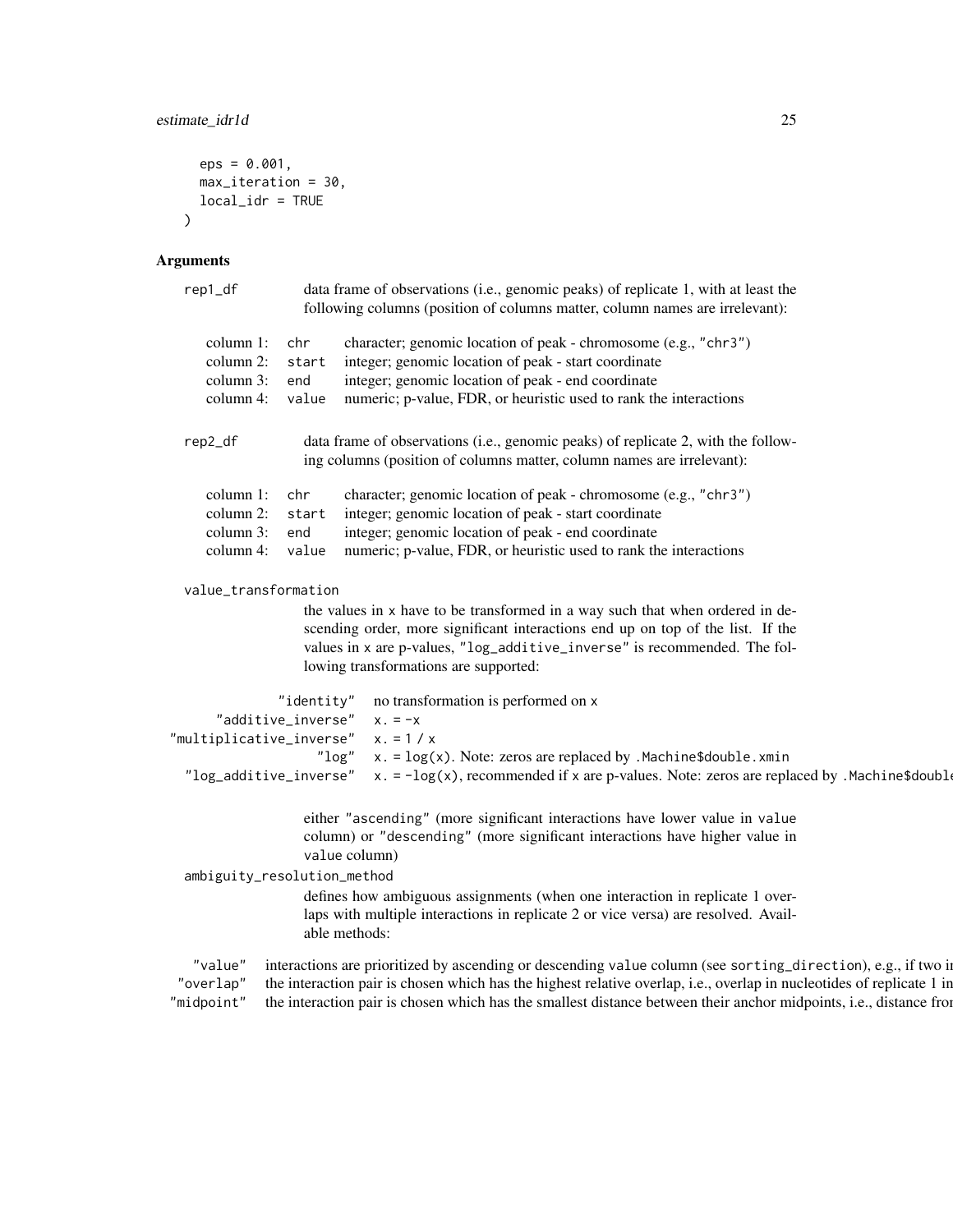#### <span id="page-25-0"></span>remove\_nonstandard\_chromosomes

|               | removes peaks containing genomic locations on non-standard chromosomes us-<br>ing keepStandardChromosomes (default is TRUE)                               |
|---------------|-----------------------------------------------------------------------------------------------------------------------------------------------------------|
| max_factor    | numeric; controls the replacement values for Inf and -Inf. Inf are replaced by<br>$max(x) * max_f$ actor and -Inf are replaced by $min(x) / max_f$ actor. |
| jitter_factor | numeric; controls the magnitude of the noise that is added to x. This is done to<br>break ties in x. Set jitter_factor = NULL for no jitter.              |
| max_gap       | integer; maximum gap in nucleotides allowed between two anchors for them to<br>be considered as overlapping (defaults to -1, i.e., overlapping anchors)   |
| mu            | a starting value for the mean of the reproducible component.                                                                                              |
| sigma         | a starting value for the standard deviation of the reproducible component.                                                                                |
| rho           | a starting value for the correlation coefficient of the reproducible component.                                                                           |
| p             | a starting value for the proportion of reproducible component.                                                                                            |
| eps           | Stopping criterion. Iterations stop when the increment of log-likelihood is $\lt$<br>eps*log-likelihood, Default=0.001.                                   |
| max_iteration | integer; maximum number of iterations for IDR estimation (defaults to 30)                                                                                 |
| local idr     | see est. IDR                                                                                                                                              |

#### Value

List with three components, (rep1\_df, rep2\_df, and analysis\_type) containing the interactions from input data frames rep1\_df and rep2\_df with the following additional columns:

| column 1:       | chr       | character; genomic location of peak - chromosome (e.g., "chr3")                                        |
|-----------------|-----------|--------------------------------------------------------------------------------------------------------|
| column 2: start |           | integer; genomic location of peak - start coordinate                                                   |
| column 3:       | end       | integer; genomic location of peak - end coordinate                                                     |
| column 4:       | value     | numeric; p-value, FDR, or heuristic used to rank the peaks                                             |
| column 5:       | rep_value | numeric; value of corresponding replicate peak. If no corresponding peak was found, rep_value          |
| column 6:       | rank      | integer; rank of the peak, established by value column, ascending order                                |
| column 7:       | rep_rank  | integer; rank of corresponding replicate peak. If no corresponding peak was found, rep_rank is so      |
| column 8:       | idx       | integer; peak index, primary key                                                                       |
| column 9:       | rep idx   | integer; specifies the index of the corresponding peak in the other replicate (foreign key). If no con |
| column 10:      | idr       | IDR of the peak and the corresponding peak in the other replicate. If no corresponding peak was f      |
|                 |           |                                                                                                        |

## References

Q. Li, J. B. Brown, H. Huang and P. J. Bickel. (2011) Measuring reproducibility of high-throughput experiments. Annals of Applied Statistics, Vol. 5, No. 3, 1752-1779.

#### Examples

```
idr_results <- estimate_idr1d(idr2d:::chipseq$rep1_df,
                             idr2d:::chipseq$rep2_df,
                             value_transformation = "log")
summary(idr_results)
```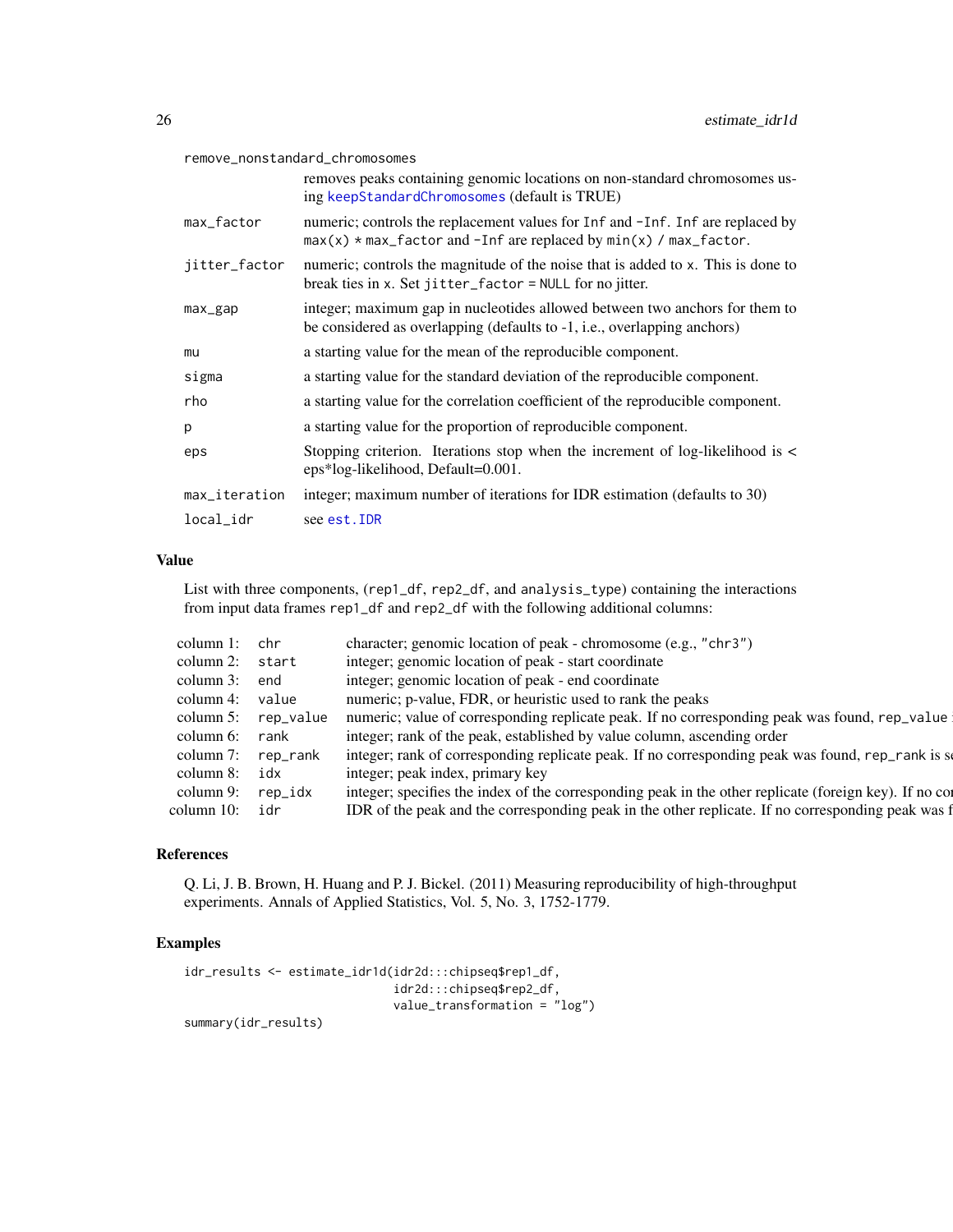#### <span id="page-26-1"></span><span id="page-26-0"></span>Description

This method estimates Irreproducible Discovery Rates (IDR) between two replicates of experiments identifying genomic interactions, such as Hi-C, ChIA-PET, and HiChIP.

#### Usage

```
estimate_idr2d(
  rep1_df,
  rep2_df,
 value_transformation = c("identity", "additive_inverse", "multiplicative_inverse",
    "log", "log_additive_inverse"),
  ambiguity_resolution_method = c("overlap", "midpoint", "value"),
  remove_nonstandard_chromosomes = TRUE,
  max_factor = 1.5,
  jitter_factor = 1e-04,
 max\_gap = -1L,
 mu = 0.1,
  sigma = 1,
  rho = 0.2,
 p = 0.5,
  eps = 0.001,
 max_iteration = 30,
  local_idr = TRUE
)
```
# Arguments

| rep1_df                                                                                            |                                                                 | data frame of observations (i.e., genomic interactions) of replicate 1, with at<br>least the following columns (position of columns matter, column names are ir-<br>relevant):                                                                                                                                                                                                                                                                              |
|----------------------------------------------------------------------------------------------------|-----------------------------------------------------------------|-------------------------------------------------------------------------------------------------------------------------------------------------------------------------------------------------------------------------------------------------------------------------------------------------------------------------------------------------------------------------------------------------------------------------------------------------------------|
| column $1$ :<br>column 2:<br>column 3:<br>column $4$ :<br>column $5$ :<br>column 6:<br>column $7:$ | chr a<br>start a<br>end a<br>chr b<br>start b<br>end b<br>value | character; genomic location of anchor A - chromosome (e.g., "chr3")<br>integer; genomic location of anchor A - start coordinate<br>integer; genomic location of anchor A - end coordinate<br>character; genomic location of anchor B - chromosome (e.g., "chr3")<br>integer; genomic location of anchor B - start coordinate<br>integer; genomic location of anchor B - end coordinate<br>numeric; p-value, FDR, or heuristic used to rank the interactions |
| rep2_df                                                                                            |                                                                 | data frame of observations (i.e., genomic interactions) of replicate 2, with the<br>following columns (position of columns matter, column names are irrelevant):                                                                                                                                                                                                                                                                                            |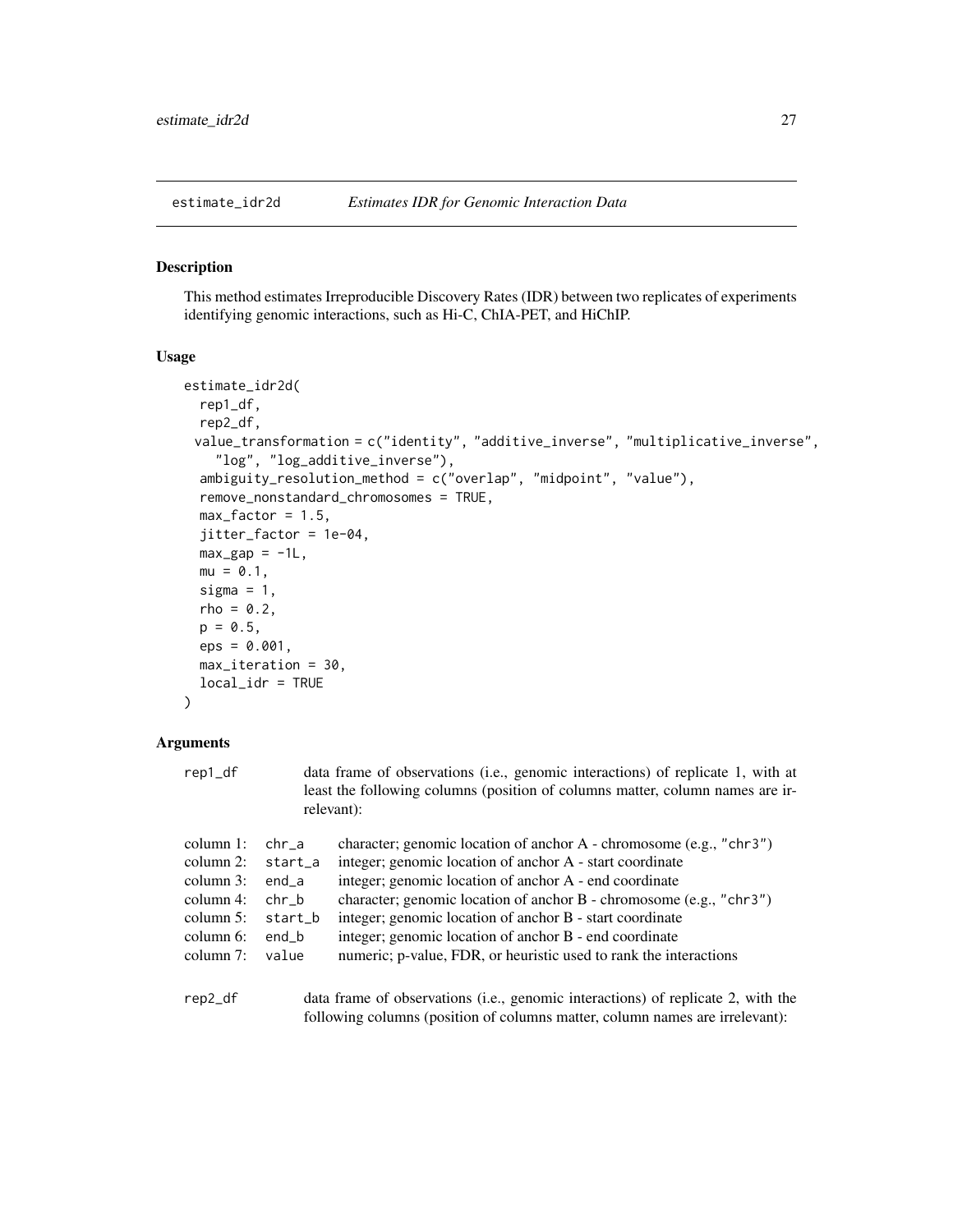| column 1: $chr-a$                          | character; genomic location of anchor A - chromosome (e.g., "chr3")                                                                                                                                     |
|--------------------------------------------|---------------------------------------------------------------------------------------------------------------------------------------------------------------------------------------------------------|
| column 2: start_a                          | integer; genomic location of anchor A - start coordinate                                                                                                                                                |
| column 3:<br>end_a                         | integer; genomic location of anchor A - end coordinate                                                                                                                                                  |
| chr b<br>column 4:<br>column 5:<br>start_b | character; genomic location of anchor B - chromosome (e.g., "chr3")<br>integer; genomic location of anchor B - start coordinate                                                                         |
| column 6:<br>end_b                         | integer; genomic location of anchor B - end coordinate                                                                                                                                                  |
| column 7: value                            | numeric; p-value, FDR, or heuristic used to rank the interactions                                                                                                                                       |
|                                            |                                                                                                                                                                                                         |
| value_transformation                       |                                                                                                                                                                                                         |
|                                            | the values in x have to be transformed in a way such that when ordered in de-                                                                                                                           |
|                                            | scending order, more significant interactions end up on top of the list. If the<br>values in x are p-values, "log_additive_inverse" is recommended. The fol-                                            |
|                                            | lowing transformations are supported:                                                                                                                                                                   |
|                                            |                                                                                                                                                                                                         |
|                                            | no transformation is performed on x<br>"identity"                                                                                                                                                       |
| "additive_inverse"                         | $x = -x$                                                                                                                                                                                                |
|                                            | "multiplicative_inverse" $x. = 1 / x$                                                                                                                                                                   |
|                                            | " $\log$ " x. = $\log(x)$ . Note: zeros are replaced by . Machine \$double. xmin<br>"log_additive_inverse" $x = -\log(x)$ , recommended if x are p-values. Note: zeros are replaced by .Machine\$double |
|                                            |                                                                                                                                                                                                         |
|                                            | either "ascending" (more significant interactions have lower value in value                                                                                                                             |
|                                            | column) or "descending" (more significant interactions have higher value in                                                                                                                             |
|                                            | value column)                                                                                                                                                                                           |
| ambiguity_resolution_method                |                                                                                                                                                                                                         |
|                                            | defines how ambiguous assignments (when one interaction in replicate 1 over-                                                                                                                            |
|                                            | laps with multiple interactions in replicate 2 or vice versa) are resolved. Avail-                                                                                                                      |
|                                            | able methods:                                                                                                                                                                                           |
| "value"                                    | interactions are prioritized by ascending or descending value column (see sorting_direction), e.g., if two in                                                                                           |
| "overlap"                                  | the interaction pair is chosen which has the highest relative overlap, i.e., overlap in nucleotides of replicate 1 in                                                                                   |
| "midpoint"                                 | the interaction pair is chosen which has the smallest distance between their anchor midpoints, i.e., distance from                                                                                      |
|                                            |                                                                                                                                                                                                         |
|                                            | remove_nonstandard_chromosomes                                                                                                                                                                          |
|                                            | removes interactions containing genomic locations on non-standard chromo-<br>somes using keepStandardChromosomes (default is TRUE)                                                                      |
|                                            |                                                                                                                                                                                                         |
| max_factor                                 | numeric; controls the replacement values for Inf and -Inf. Inf are replaced by                                                                                                                          |
|                                            | $max(x)$ * max_factor and -Inf are replaced by $min(x)$ / max_factor.                                                                                                                                   |
| jitter_factor                              | numeric; controls the magnitude of the noise that is added to x. This is done to                                                                                                                        |
|                                            | break ties in x. Set jitter_factor = NULL for no jitter.                                                                                                                                                |
| max_gap                                    | integer; maximum gap in nucleotides allowed between two anchors for them to                                                                                                                             |
|                                            | be considered as overlapping (defaults to -1, i.e., overlapping anchors)                                                                                                                                |
| mu                                         | a starting value for the mean of the reproducible component.                                                                                                                                            |
| sigma                                      | a starting value for the standard deviation of the reproducible component.                                                                                                                              |
| rho                                        | a starting value for the correlation coefficient of the reproducible component.                                                                                                                         |
|                                            |                                                                                                                                                                                                         |
|                                            | a starting value for the proportion of reproducible component.                                                                                                                                          |

<span id="page-27-0"></span>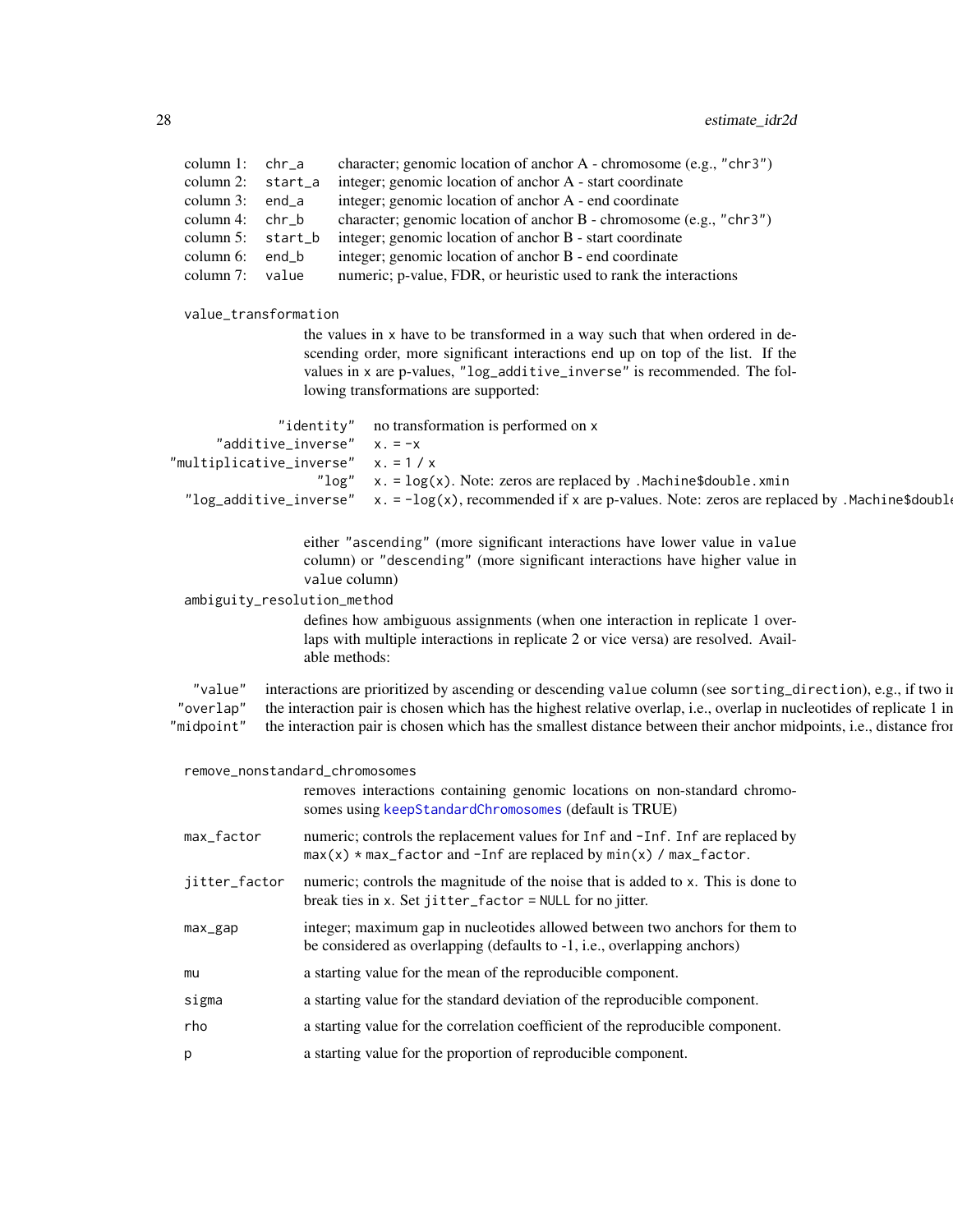<span id="page-28-0"></span>

| eps       | Stopping criterion. Iterations stop when the increment of log-likelihood is <<br>eps*log-likelihood, Default=0.001. |
|-----------|---------------------------------------------------------------------------------------------------------------------|
|           | max_iteration integer; maximum number of iterations for IDR estimation (defaults to 30)                             |
| local_idr | see est.IDR                                                                                                         |

#### Value

List with three components, (rep1\_df, rep2\_df, and analysis\_type) containing the interactions from input data frames rep1\_df and rep2\_df with the following additional columns:

| column 1: chr_a   |                                                                                                                        |
|-------------------|------------------------------------------------------------------------------------------------------------------------|
| column 2: start_a |                                                                                                                        |
| column 3: end_a   |                                                                                                                        |
| column 4: $chr_b$ |                                                                                                                        |
| column 5: start_b |                                                                                                                        |
| column $6:$ end_b |                                                                                                                        |
| column 7: value   |                                                                                                                        |
|                   | column 8: "rep_value"                                                                                                  |
| column 9: "rank"  |                                                                                                                        |
|                   | column 10: "rep_rank"                                                                                                  |
| column 11: "idx"  |                                                                                                                        |
|                   | column 12: "rep_idx"                                                                                                   |
|                   | idr IDR of the interaction and the corresponding interaction in the other replicate. If no corresponding interaction w |

#### References

Q. Li, J. B. Brown, H. Huang and P. J. Bickel. (2011) Measuring reproducibility of high-throughput experiments. Annals of Applied Statistics, Vol. 5, No. 3, 1752-1779.

# Examples

```
idr_results <- estimate_idr2d(idr2d:::chiapet$rep1_df,
                              idr2d:::chiapet$rep2_df,
                              value_transformation = "log_additive_inverse")
summary(idr_results)
```
<span id="page-28-1"></span>

| estimate idr2d hic | Estimates IDR for Genomic Interactions measured by Hi-C experi- |
|--------------------|-----------------------------------------------------------------|
|                    | ments                                                           |

# Description

This method estimates Irreproducible Discovery Rates (IDR) of genomic interactions between two replicates of Hi-C experiments.

Before calling this method, call Juicer .hic contact matrix c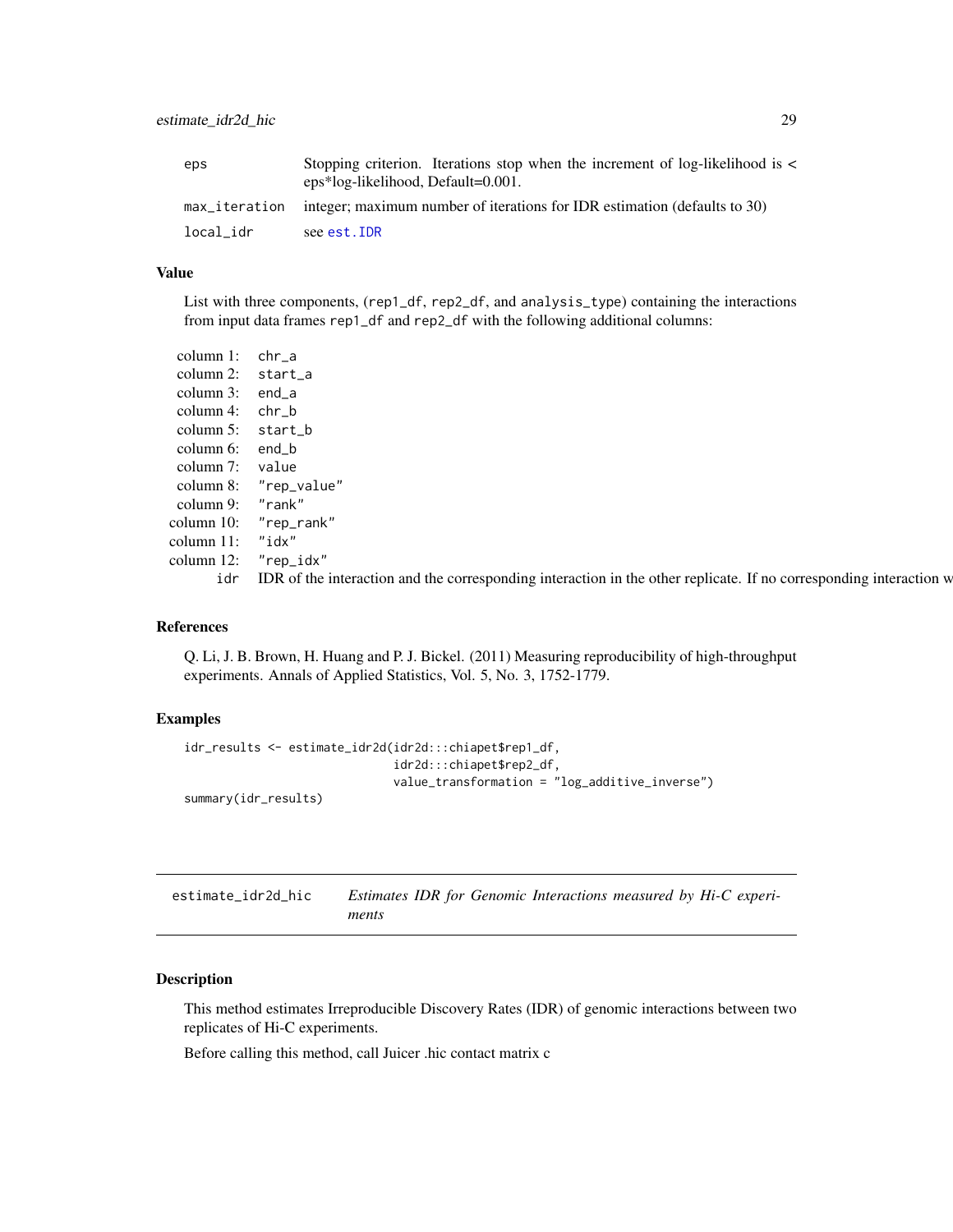<span id="page-29-0"></span>The contact matrix is subdivided into blocks, where the block size is determined by resolution. The reads per block are used to rank blocks and replicate blocks are easily matched by genomic location.

# Usage

```
estimate_idr2d_hic(
  rep1_df,
  rep2_df,
  combined_min_value = 30,
  combined_max_value = Inf,
 min_value = -Inf,max_value = Inf,max_factor = 1.5,
  jitter_factor = 1e-04,
  mu = 0.1,
  sigma = 1,
  rho = 0.2,
 p = 0.5,
  eps = 0.001,
 max_iteration = 30,
  local_idr = TRUE
)
```
# Arguments

| rep1_df            | data frame of either parsed .hic file from Juicer (output of parse_juicer_matrix)<br>or parsed .matrix and .bed files from HiC-Pro (output of parse_hic_pro_matrix)<br>for replicate 1                      |
|--------------------|-------------------------------------------------------------------------------------------------------------------------------------------------------------------------------------------------------------|
| rep2_df            | data frame of either parsed .hic file from Juicer (output of parse_juicer_matrix)<br>or parsed .matrix and .bed files from HiC-Pro (output of parse_hic_pro_matrix)<br>for replicate 2                      |
| combined_min_value |                                                                                                                                                                                                             |
|                    | exclude blocks with a combined (replicate $1 +$ replicate 2) read count or nor-<br>malized read count of less than combined_min_value (default is 20 reads, set<br>combined_min_value = $-I$ nf to disable) |
| combined_max_value |                                                                                                                                                                                                             |
|                    | exclude blocks with a combined (replicate $1 +$ replicate 2) read count or nor-<br>malized read count of more than combined_max_value (disabled by default, set<br>$combined_max_value = Inf to disable)$   |
| min_value          | exclude blocks with a read count or normalized read count of less than min_value<br>in one replicate (disabled by default, set $min_value = -Inf$ to disable)                                               |
| max_value          | exclude blocks with a read count or normalized read count of more than max_value<br>in one replicate (disabled by default, set max_value = Inf to disable)                                                  |
| max_factor         | numeric; controls the replacement values for Inf and -Inf. Inf are replaced by<br>$max(x) * max_f$ actor and -Inf are replaced by $min(x) / max_f$ actor.                                                   |
| jitter_factor      | numeric; controls the magnitude of the noise that is added to x. This is done to<br>break ties in x. Set jitter_factor = NULL for no jitter.                                                                |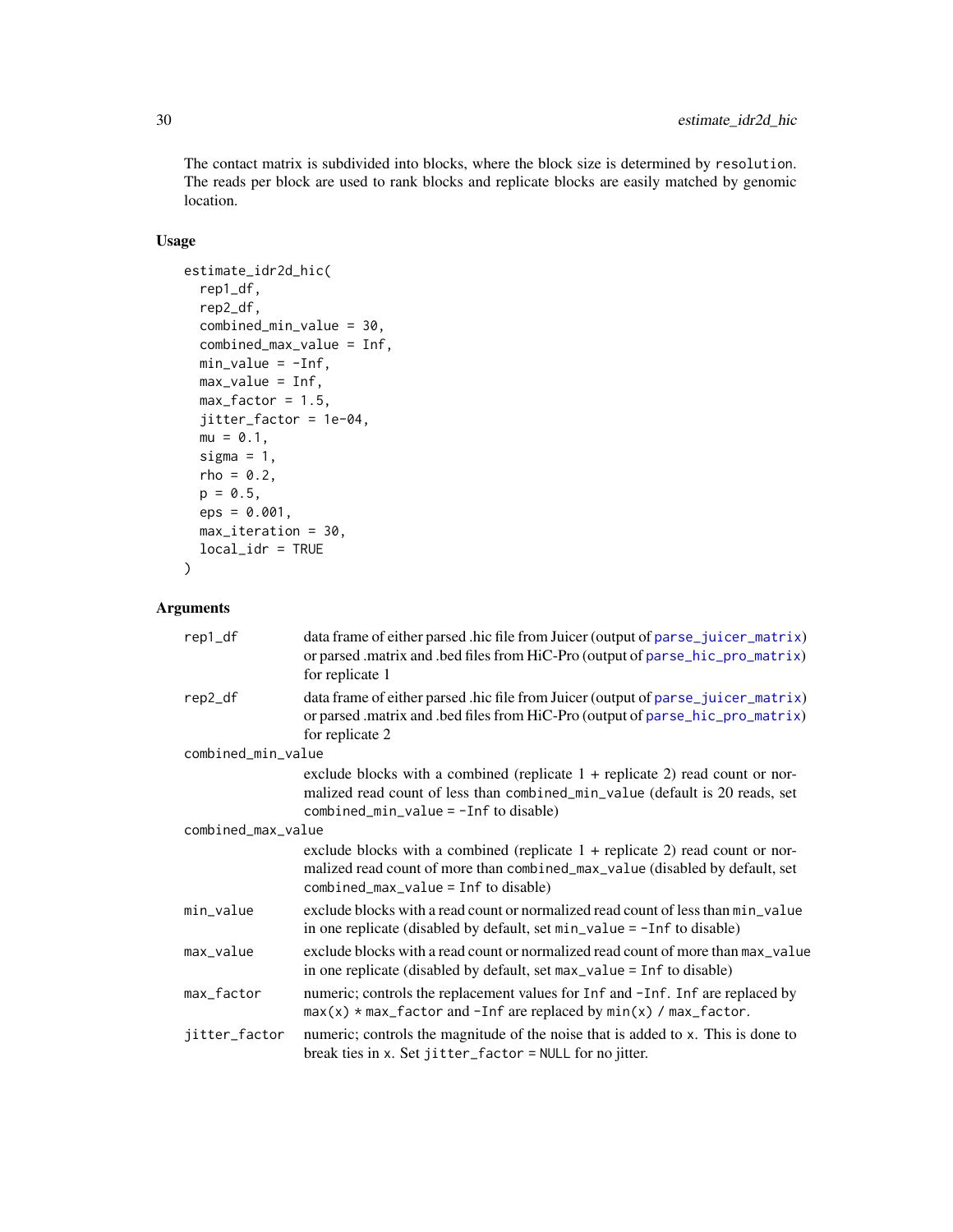<span id="page-30-0"></span>

| mu            | a starting value for the mean of the reproducible component.                                                            |
|---------------|-------------------------------------------------------------------------------------------------------------------------|
| sigma         | a starting value for the standard deviation of the reproducible component.                                              |
| rho           | a starting value for the correlation coefficient of the reproducible component.                                         |
| p             | a starting value for the proportion of reproducible component.                                                          |
| eps           | Stopping criterion. Iterations stop when the increment of log-likelihood is $\lt$<br>eps*log-likelihood, Default=0.001. |
| max_iteration | integer; maximum number of iterations for IDR estimation (defaults to 30)                                               |
| local_idr     | see est. IDR                                                                                                            |

# Value

Data frame with the following columns:

|                    |                         | column 1: interaction character; genomic location of interaction block (e.g., "chr1:204940000-204940000") |
|--------------------|-------------------------|-----------------------------------------------------------------------------------------------------------|
| column 2:          | value                   | numeric; p-value, FDR, or heuristic used to rank the interactions                                         |
|                    | column $3:$ "rep_value" | numeric; value of corresponding replicate interaction                                                     |
| column 4: $"rank"$ |                         | integer; rank of the interaction, established by value column, ascending order                            |
|                    | column 5: $"rep\_rank"$ | integer; rank of corresponding replicate interaction                                                      |
| column $6:$ "idr"  |                         | integer; IDR of the block and the corresponding block in the other replicate                              |

### References

Q. Li, J. B. Brown, H. Huang and P. J. Bickel. (2011) Measuring reproducibility of high-throughput experiments. Annals of Applied Statistics, Vol. 5, No. 3, 1752-1779.

### Examples

```
idr_results_df <- estimate_idr2d_hic(idr2d:::hic$rep1_df,
                                     idr2d:::hic$rep2_df)
summary(idr_results_df)
```
hic *Example Hi-C data set*

# Description

This object contains data from a Hi-C contact map of human chromosome 1 and a resolution of 2.5 \* 10^6, extracted from GEO series GSE71831.

# Usage

hic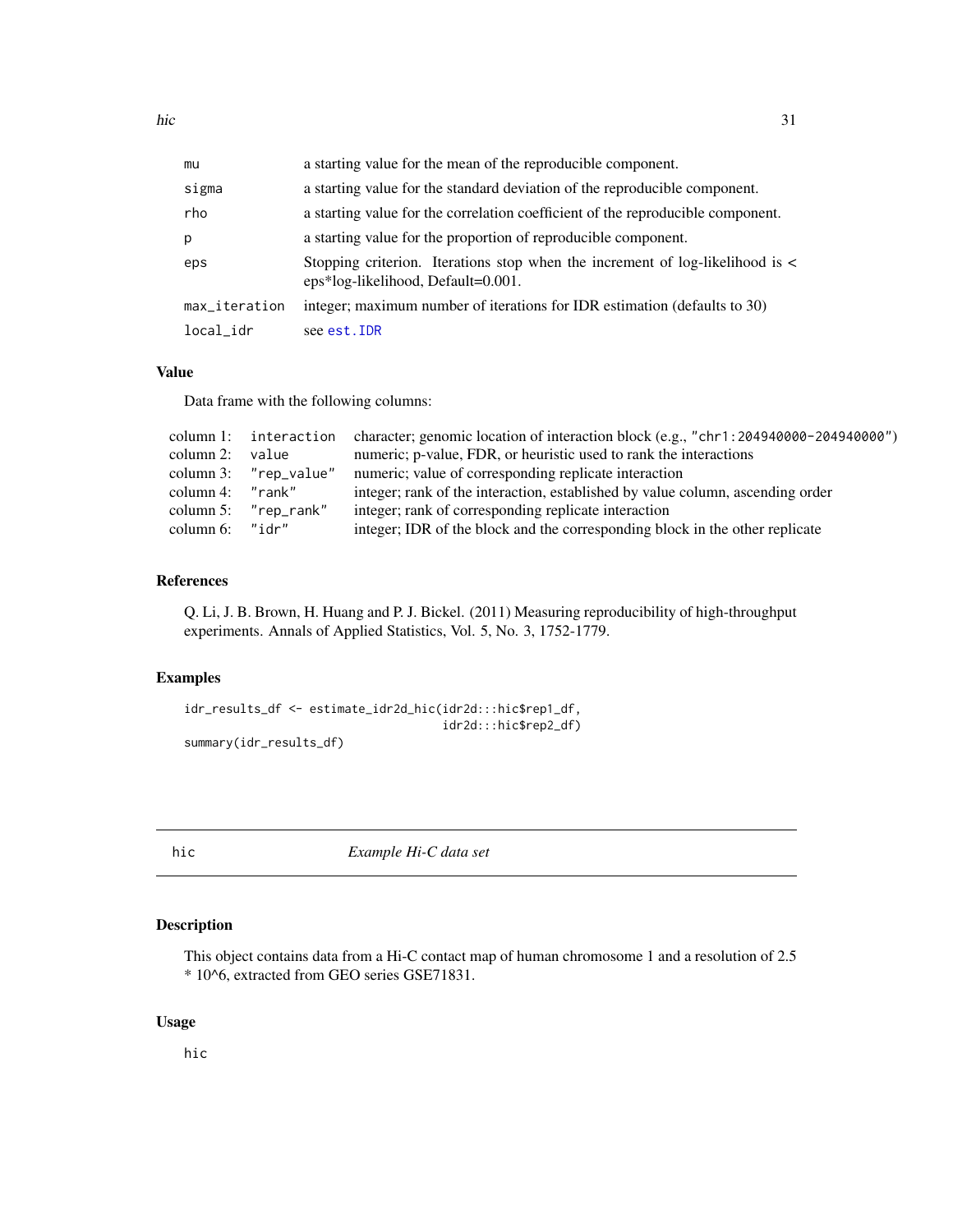# Format

A list with two components, the data frames rep1\_df and rep2\_df, which have the following four columns: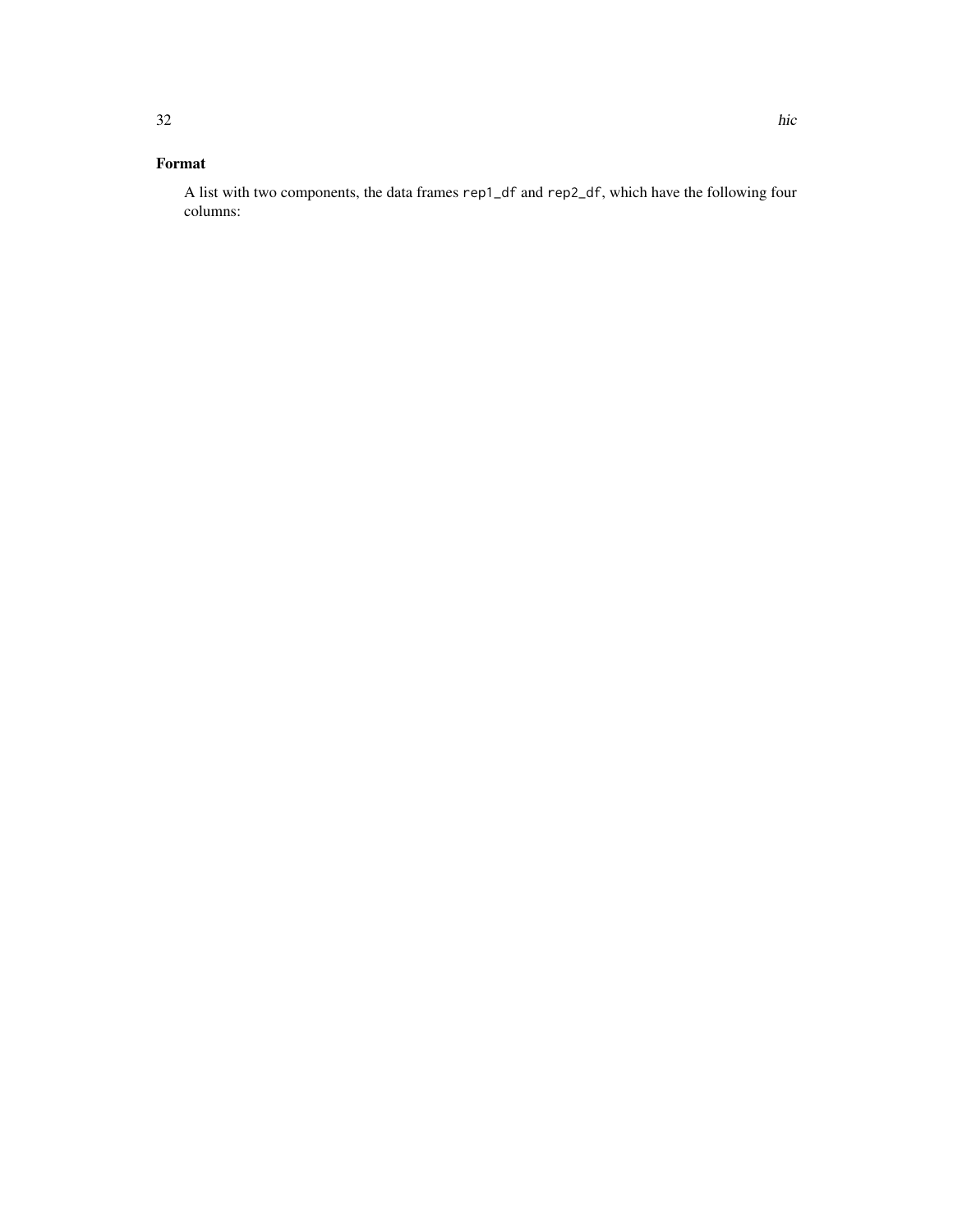<span id="page-32-0"></span>parse\_juicer\_matrix 33

```
column 1: chr character; genomic location of block - chromosome (e.g., "chr3")
column 2: region1 integer; genomic location of block - coordinate A
column 3: region2 integer; genomic location of block - coordinate B
column 4: value numeric; heuristic used to rank blocks, in this case: number of reads
```
<span id="page-32-2"></span>parse\_hic\_pro\_matrix *Parse .matrix and .bed files from HiC-Pro for IDR2D analysis*

#### Description

This function is used to convert the contact matrix from a HiC-Pro pipeline analysis run into an IDR2D compatible format. It takes one .matrix and one .bed file per replicate from HiC-Pro and returns the contact matrix for a specific chromosome for IDR2D analysis (see [estimate\\_idr2d\\_hic](#page-28-1))

#### Usage

parse\_hic\_pro\_matrix(matrix\_file, bed\_file, chromosome = "chr1")

#### Arguments

| matrix_file | path to matrix file from HiC-Pro analysis run                         |
|-------------|-----------------------------------------------------------------------|
| bed_file    | path to bed file from HiC-Pro analysis run                            |
| chromosome  | chromsome name to be analyzed, defaults to UCSC chromosome 1 ("chr1") |

#### Value

Data frame with the following columns:

| column $1:$ chr | character; chromosome of block (e.g., "chr3")                                         |
|-----------------|---------------------------------------------------------------------------------------|
|                 | column 2: region integer; genomic location of side A of block in Hi-C contact matrix  |
|                 | column 3: region2 integer; genomic location of side B of block in Hi-C contact matrix |
| column 4: value | numeric; (normalized) read count in block                                             |
|                 |                                                                                       |

# References

Servant, N., Varoquaux, N., Lajoie, B.R. et al. HiC-Pro: an optimized and flexible pipeline for Hi-C data processing. Genome Biol 16, 259 (2015) doi:10.1186/s13059-015-0831-x

<span id="page-32-1"></span>parse\_juicer\_matrix *Parse .hic files from Juicer for IDR2D analysis*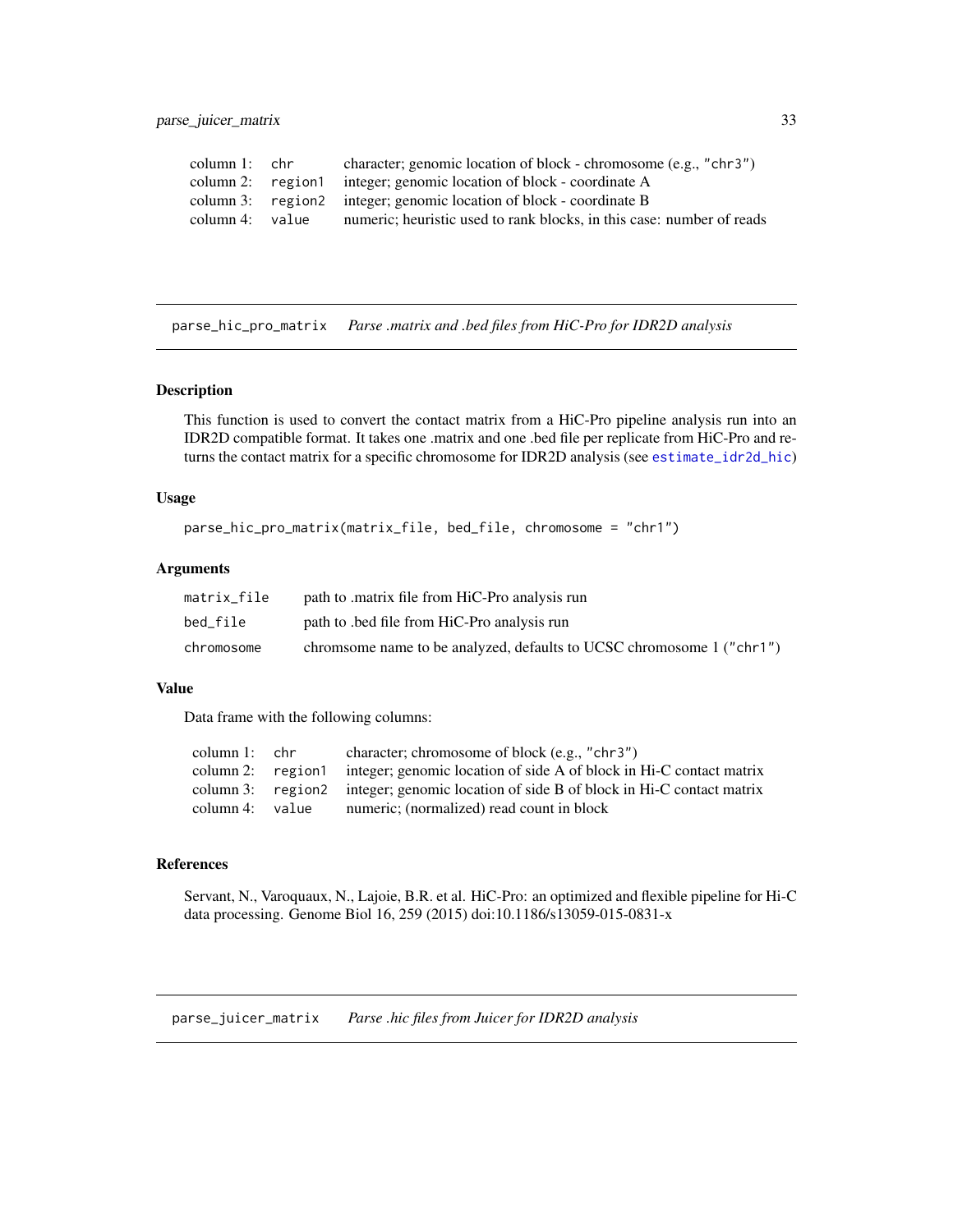#### <span id="page-33-0"></span>Description

parse\_juicer\_matrix uses the Python package hic-straw internally to read .hic contact matrix files (see [hic-straw on PyPI](https://pypi.org/project/hic-straw/) or the [Aiden lab GitHub repository](https://pypi.org/project/hic-straw/) for more information).

The contact matrix is subdivided into blocks, where the block size is determined by resolution. The reads per block are used to rank blocks and replicate blocks are easily matched by genomic location.

## Usage

```
parse_juicer_matrix(
 hic_file,
  resolution = 1e+06,
  normalization = c("NONE", "VC", "VC_SQRT", "KR"),
  chromosome = "chr1",
  use_python = NULL,
  use_virtualenv = NULL,
  use_condaenv = NULL
)
```
#### Arguments

| hic_file       | path to .hic file (either local file path or URL).                                                                                                                                        |
|----------------|-------------------------------------------------------------------------------------------------------------------------------------------------------------------------------------------|
| resolution     | block resolution of Hi-C contact matrix in base pairs, defaults to 1,000,000 bp<br>(usually one of the following: 2500000, 1000000, 500000, 250000, 100000,<br>50000, 25000, 10000, 5000) |
| normalization  | normalization step performed by Python package hic-straw, one of the follow-<br>ing: "NONE", "VC", "VC_SQRT", "KR".                                                                       |
| chromosome     | chromsome name to be analyzed, defaults to UCSC chromosome 1 ("chr1")                                                                                                                     |
| use_python     | if Python is not on PATH, specify path to Python binary here (see use_python)                                                                                                             |
| use_virtualenv | if Python package hic-straw is not in base virtualenv environment, specify<br>environment here (see use_virtualenv)                                                                       |
| use_condaenv   | if Python package hic-straw is not in base conda environment, specify envi-<br>ronment here (see use_condaenv)                                                                            |

#### Value

Data frame with the following columns:

| column 1: chr   | character; chromosome of block (e.g., "chr3")                                         |
|-----------------|---------------------------------------------------------------------------------------|
|                 | column 2: region integer; genomic location of side A of block in Hi-C contact matrix  |
|                 | column 3: region2 integer; genomic location of side B of block in Hi-C contact matrix |
| column 4: value | numeric; (normalized) read count in block                                             |

#### References

Neva C. Durand, James T. Robinson, Muhammad S. Shamim, Ido Machol, Jill P. Mesirov, Eric S. Lander, and Erez Lieberman Aiden. "Juicebox provides a visualization system for Hi-C contact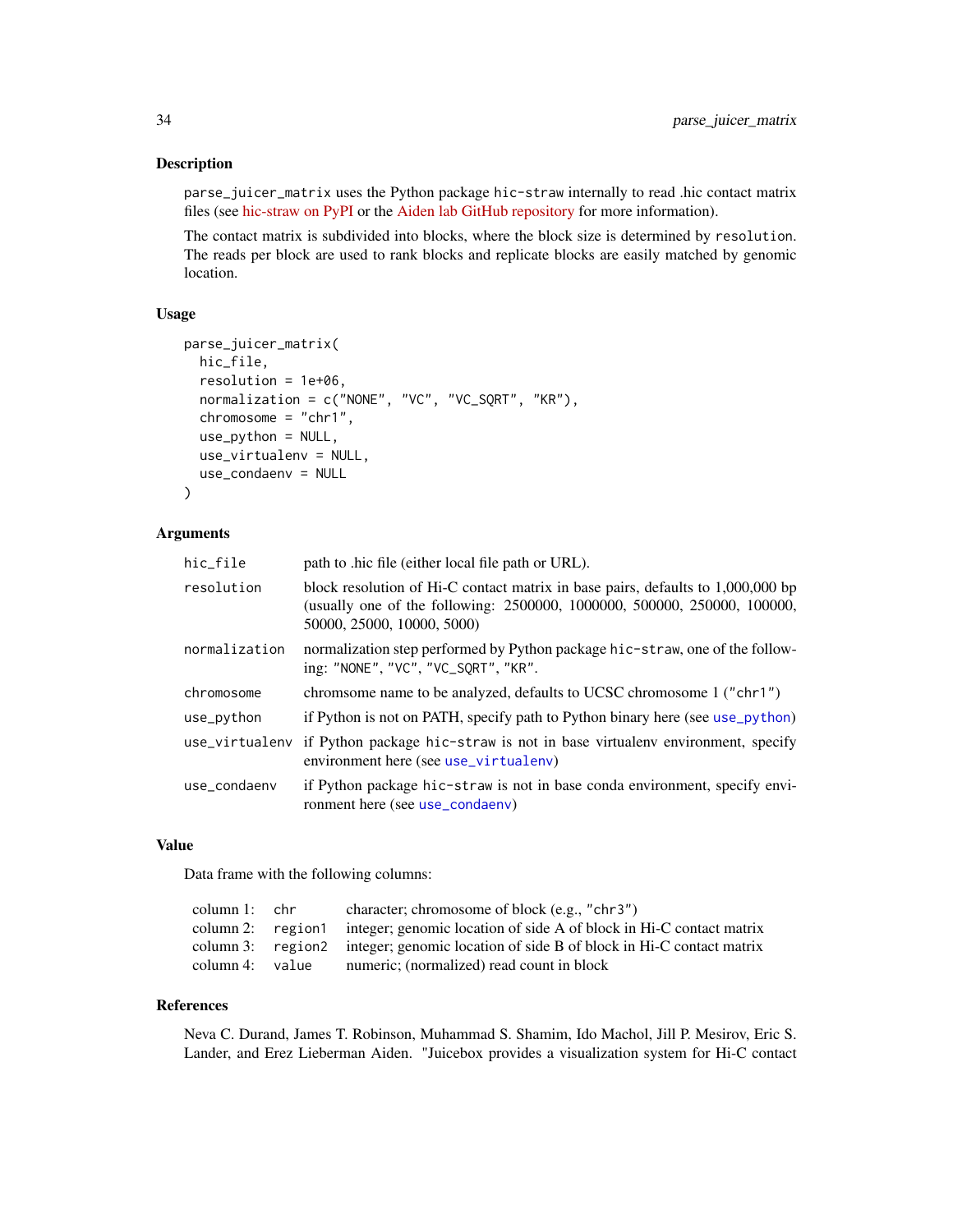#### <span id="page-34-0"></span>preprocess 35

maps with unlimited zoom." Cell Systems 3(1), 2016.

preprocess *Prepares Data for IDR Analysis*

#### Description

This method removes invalid values, establishes the correct ranking, and breaks ties prior to IDR analysis.

Inf and  $-Inf$  are replaced by  $max(x) * max_f$  actor and  $min(x) / max_f$  actor, respectively.

NA values in  $x$  are replaced by mean $(x)$ .

All values in x are transformed using the transformation specified in value\_transformation.

Lastly, a small amount of noise is added to x to break ties. The magnitude of the noise is controlled by jitter\_factor.

#### Usage

```
preprocess(
  x,
 value_transformation = c("identity", "additive_inverse", "multiplicative_inverse",
    "log", "log_additive_inverse"),
 max_factor = 1.5,
  jitter_factor = 1e-04
)
```
# Arguments

x numeric vector of values value\_transformation the values in x have to be transformed in a way such that when ordered in descending order, more significant interactions end up on top of the list. If the values in x are p-values, "log\_additive\_inverse" is recommended. The following transformations are supported: "identity" no transformation is performed on x "additive\_inverse"  $x = -x$ "multiplicative\_inverse" x. = 1 / x " $\log$ " x. =  $\log(x)$ . Note: zeros are replaced by .Machine\$double.xmin "log\_additive\_inverse"  $x. = -\log(x)$ , recommended if x are p-values. Note: zeros are replaced by .Machine\$double either "ascending" (more significant interactions have lower value in value column) or "descending" (more significant interactions have higher value in value column) max\_factor numeric; controls the replacement values for Inf and -Inf. Inf are replaced by  $max(x)$  \* max\_factor and -Inf are replaced by  $min(x)$  / max\_factor.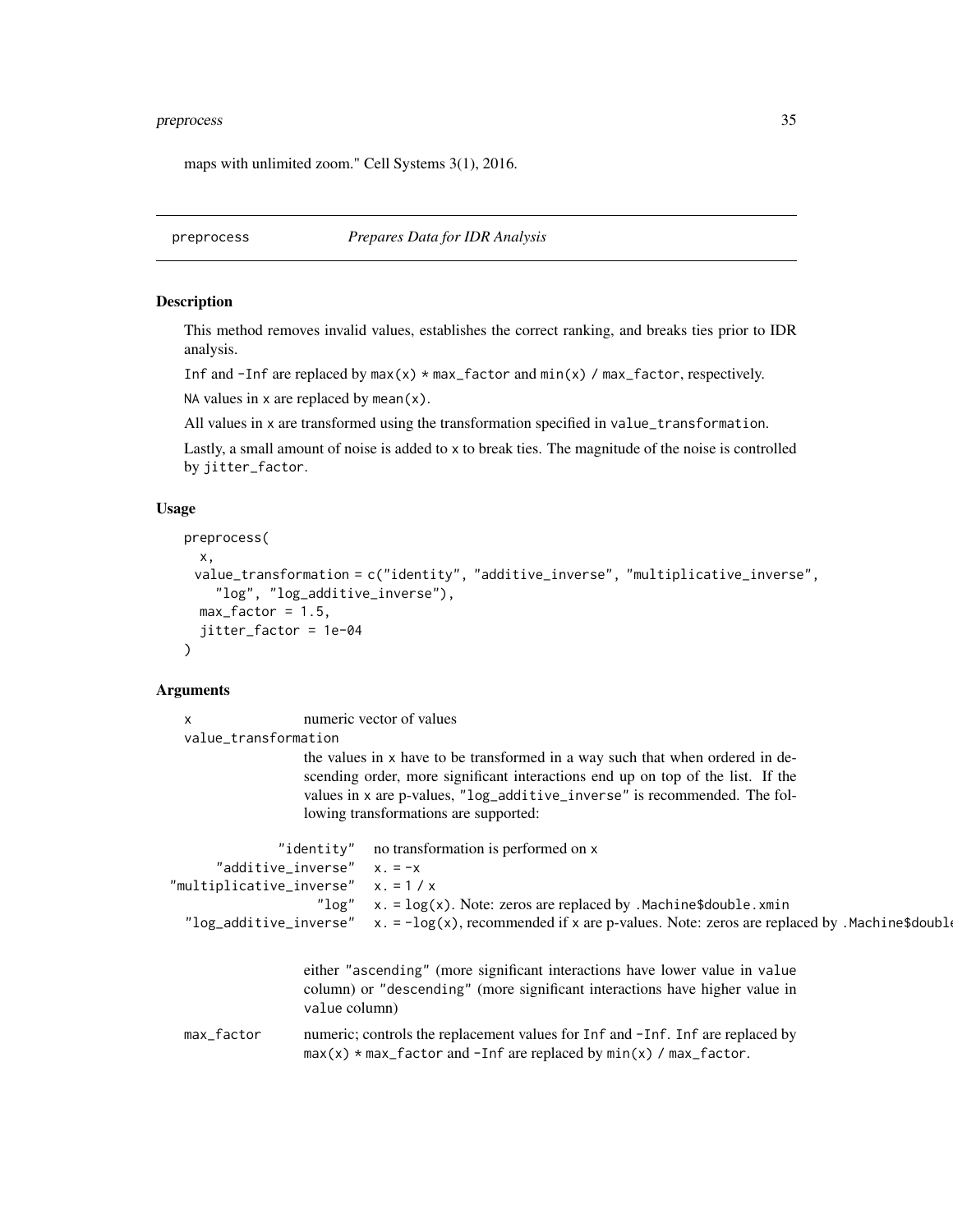<span id="page-35-0"></span>jitter\_factor numeric; controls the magnitude of the noise that is added to x. This is done to break ties in x. Set jitter\_factor = NULL for no jitter.

# Value

numeric vector; transformed and stripped values of x, ready for IDR analysis

# Examples

```
rep1_df <- idr2d:::chiapet$rep1_df
rep1_df$fdr <- preprocess(rep1_df$fdr, "log_additive_inverse")
```
remove\_nonstandard\_chromosomes1d

*Removes Peaks on Non-standard Chromosomes*

# Description

Removes Peaks on Non-standard Chromosomes

### Usage

remove\_nonstandard\_chromosomes1d(x)

#### Arguments

x data frame of genomic peaks, with the following columns (position of columns matter, column names are irrelevant):

| column 1: chr | character; genomic location of peak - chromosome (e.g., "chr3")            |
|---------------|----------------------------------------------------------------------------|
|               | column 2: start integer; genomic location of peak - start coordinate       |
| column 3: end | integer; genomic location of peak - end coordinate                         |
|               | column 4: value numeric; p-value, FDR, or heuristic used to rank the peaks |

### Value

x without non-standard chromosomes.

#### Examples

rep1\_df <- remove\_nonstandard\_chromosomes1d(idr2d:::chipseq\$rep1\_df)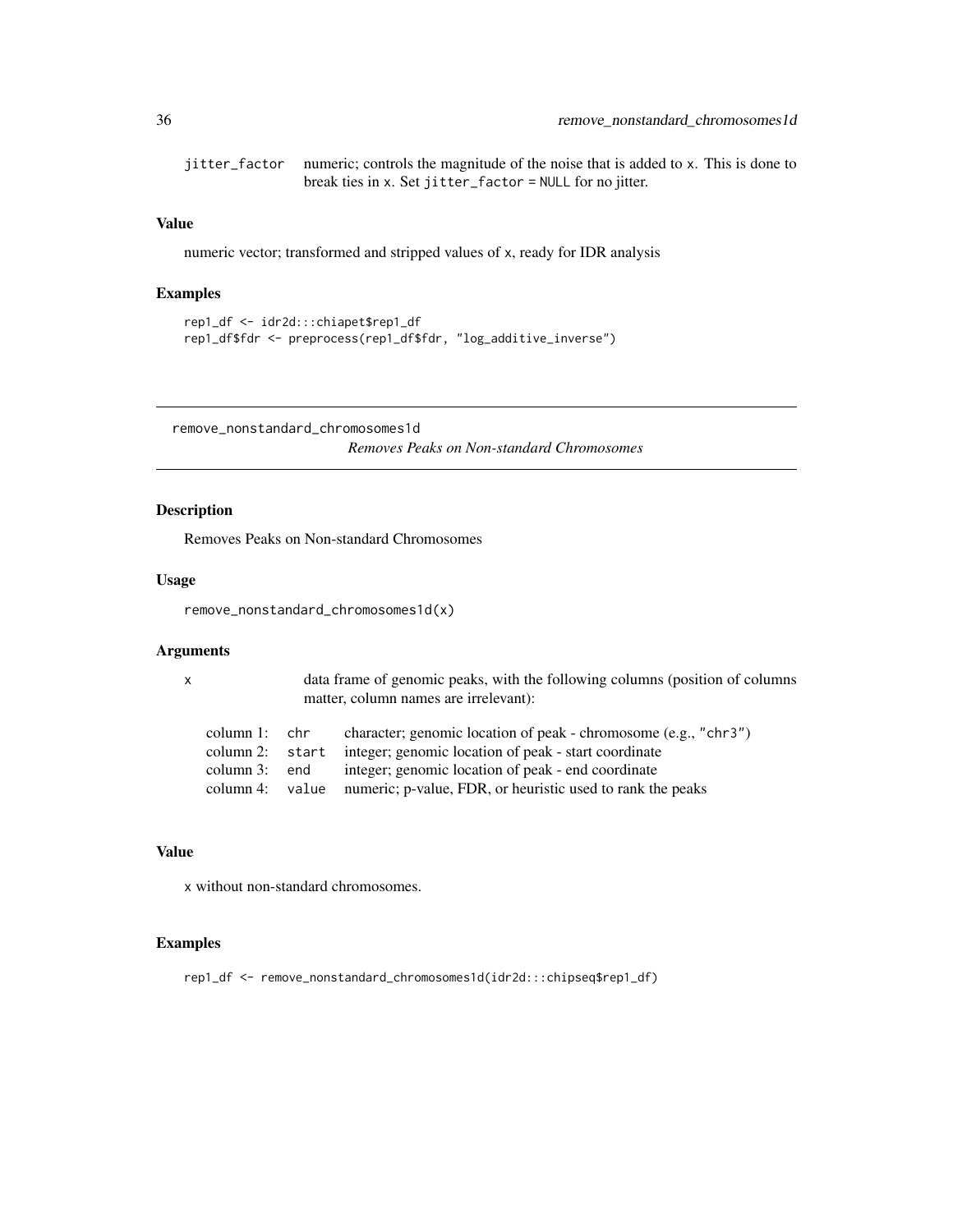<span id="page-36-0"></span>remove\_nonstandard\_chromosomes2d

*Removes Interactions on Non-standard Chromosomes*

# Description

Removes Interactions on Non-standard Chromosomes

# Usage

remove\_nonstandard\_chromosomes2d(x)

# Arguments

| $\boldsymbol{\mathsf{x}}$ |                     |       | data frame of genomic interactions, with the following columns (position of<br>columns matter, column names are irrelevant): |
|---------------------------|---------------------|-------|------------------------------------------------------------------------------------------------------------------------------|
|                           | column $1$ :        | chr a | character; genomic location of anchor A - chromosome (e.g., "chr3")                                                          |
|                           | column 2: start a   |       | integer; genomic location of anchor A - start coordinate                                                                     |
|                           | column $3:$ end a   |       | integer; genomic location of anchor A - end coordinate                                                                       |
|                           | column 4: $chr b$   |       | character; genomic location of anchor B - chromosome (e.g., "chr3")                                                          |
|                           | column $5:$ start b |       | integer; genomic location of anchor B - start coordinate                                                                     |
|                           | column $6$ :        | end b | integer; genomic location of anchor B - end coordinate                                                                       |
|                           | column $7:$         | value | numeric; p-value, FDR, or heuristic used to rank the interactions                                                            |
|                           |                     |       |                                                                                                                              |

#### Value

x without non-standard chromosomes.

# Examples

rep1\_df <- remove\_nonstandard\_chromosomes2d(idr2d:::chiapet\$rep1\_df)